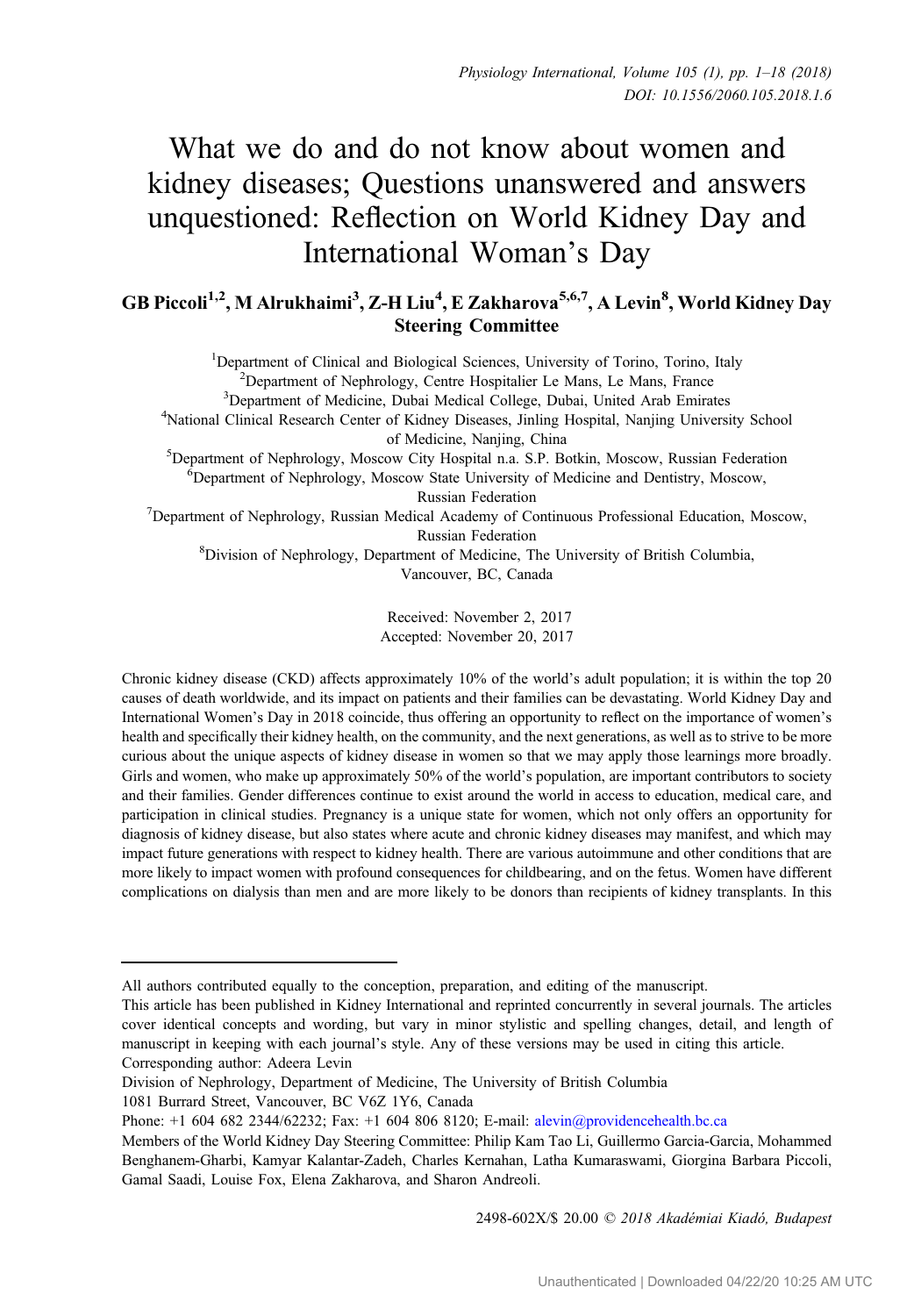editorial, we focus on what we do and do not know about women, kidney health, and kidney disease and what we might learn in the future to improve outcomes worldwide.

Keywords: women, access to care, kidney health, acute and chronic kidney diseases, inequities

# Kidney Health and Women's Health: A Case for Optimizing Outcomes for Present and Future Generations

## Introduction

Chronic kidney disease (CKD) affects approximately 10% of the world's adult population: it is within the top 20 causes of death worldwide  $(31)$  $(31)$ , and its impact on patients and their families can be devastating. World Kidney Day and International Women's Day in 2018 coincide, thus offering an opportunity to reflect on the importance of women' s health and specifically their kidney health, on the community, and the next generations, as well as to strive to be more curious about the unique aspects of kidney disease in women, so that we may apply those learnings more broadly.

Girls and women, who make up approximately 50% of the world's population, are important contributors to society and their families. Besides childbearing, women are essential in childbearing and contribute to sustaining family and community health. Women in the 21st century continue to strive for equity in business, commerce, and professional endeavors, while recognizing that in many situations, equity does not exist. In various locations around the world, access to education and medical care is not equitable among men and women; women remain underrepresented in many clinical research studies, thus limiting the evidence base on which to make recommendations to ensure best outcomes (Fig. 1).



Fig. 1. Sex differences throughout the continuum of CKD care. SLE: systemic lupus erythematosus; RA: rheumatoid arthritis; SS: systemic scleroderma; AKI: acute kidney injury; CKD: chronic kidney disease; AI: autoimmune; AVF: arteriovenous fistula; HD: hemodialysis; KT: kidney transplant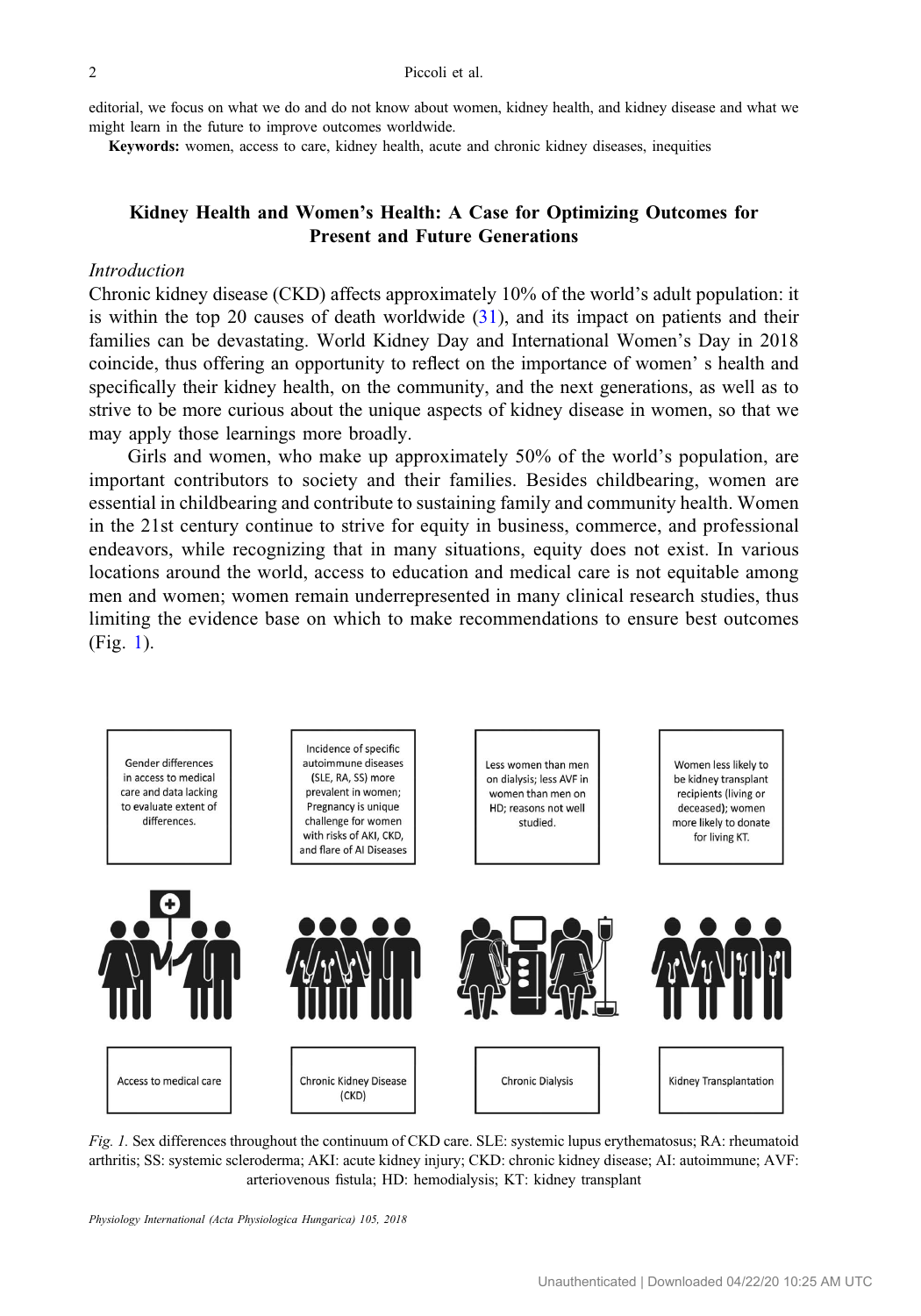In this editorial, we focus on what we do and do not know about women's kidney health and kidney disease and what we might learn in the future to improve outcomes for all.

## What we know and do not know

Pregnancy is a unique challenge and is a major cause of acute kidney injury (AKI) in women of childbearing age; AKI and preeclampsia (PE) may lead to subsequent CKD, but the entity of the risk is not completely known ([64,](#page-14-0) [98](#page-16-0), [101](#page-16-0), [103\)](#page-16-0). CKD has a negative effect on pregnancy even at very early stages ([81](#page-15-0), [113](#page-17-0)). The risks increase with CKD progression, thus posing potentially challenging ethical issues around conception and maintenance of pregnancies  $(4, 81, 113)$  $(4, 81, 113)$  $(4, 81, 113)$  $(4, 81, 113)$  $(4, 81, 113)$  $(4, 81, 113)$ . We know that PE increases the probability of hypertension and CKD in later years, but we have not evaluated a surveillance or reno-protective strategy to determine if progressive loss of kidney function can be attenuated ([1,](#page-11-0) [46](#page-13-0), [57](#page-14-0), [82\)](#page-15-0).

Specific systemic conditions like systemic lupus erythematosus (SLE), rheumatoid arthritis (RA), and systemic scleroderma (SS) are more likely to affect women than men. We do not know the relative contribution of these acute and chronic conditions on progression to end-stage renal disease (ESRD) in women.

In CKD cohorts, the prevalence in women is always less than in men, and they have slower progression to ESRD ([44,](#page-13-0) [53,](#page-13-0) [70\)](#page-14-0). We do not know why and how much of this is due to differences in identification of kidney impairment, different access to care, or true difference in disease severity and prevalence.

Women with CKD have a higher cardiovascular risk than women without CKD [\(106](#page-16-0)), but their risk is still lower than that of men with similar degrees of kidney impairment. In hemodialysis cohorts, there are differences in vascular access types in women versus men, which may be due to biological or systemic factors. In some locations, there is differential use of peritoneal and hemodialysis in women and men.

Women are more likely to donate kidneys for transplantation than to receive them. We do not know if this is because of the differential incidence of CKD in men versus women, cultural factors, or other reasons.

There remain gender differences in access to care in different regions of the world, and we do not have data to directly evaluate the extent of these differences, in the poorest parts of the world in particular.

# Pregnancy, PE, pregnancy-induced hypertensive disorders, and fetal health. The importance of women's health to present and future kidney health

## What we know

PE is the principal cause of AKI and maternal death, particularly in developing countries [\(74,](#page-14-0) [103](#page-16-0)). Pregnancy is the most common cause of AKI in women of childbearing age ([56,](#page-14-0) [57,](#page-14-0) [100](#page-16-0)). Several diseases and conditions, besides PE, hypertensive disorders of pregnancy, and CKD, can lead to pregnancy-related AKI. Causes vary in different regions. Septic abortion after an illegal procedure is the leading cause of early AKI in countries where legal abortions are not available, while PE after assisted fertilization is becoming a leading cause in developed countries [\(1](#page-11-0), [9](#page-11-0), [41](#page-13-0), [88](#page-15-0)).

PE and hypertensive disorders of pregnancy occur in 3%–10% of all pregnancies [\(64,](#page-14-0) [74](#page-14-0), [103\)](#page-16-0); in these disorders, the kidney is the main target of an unbalanced proangiogenic and antiangiogenic derangements, leading to hypertension, proteinuria, and widespread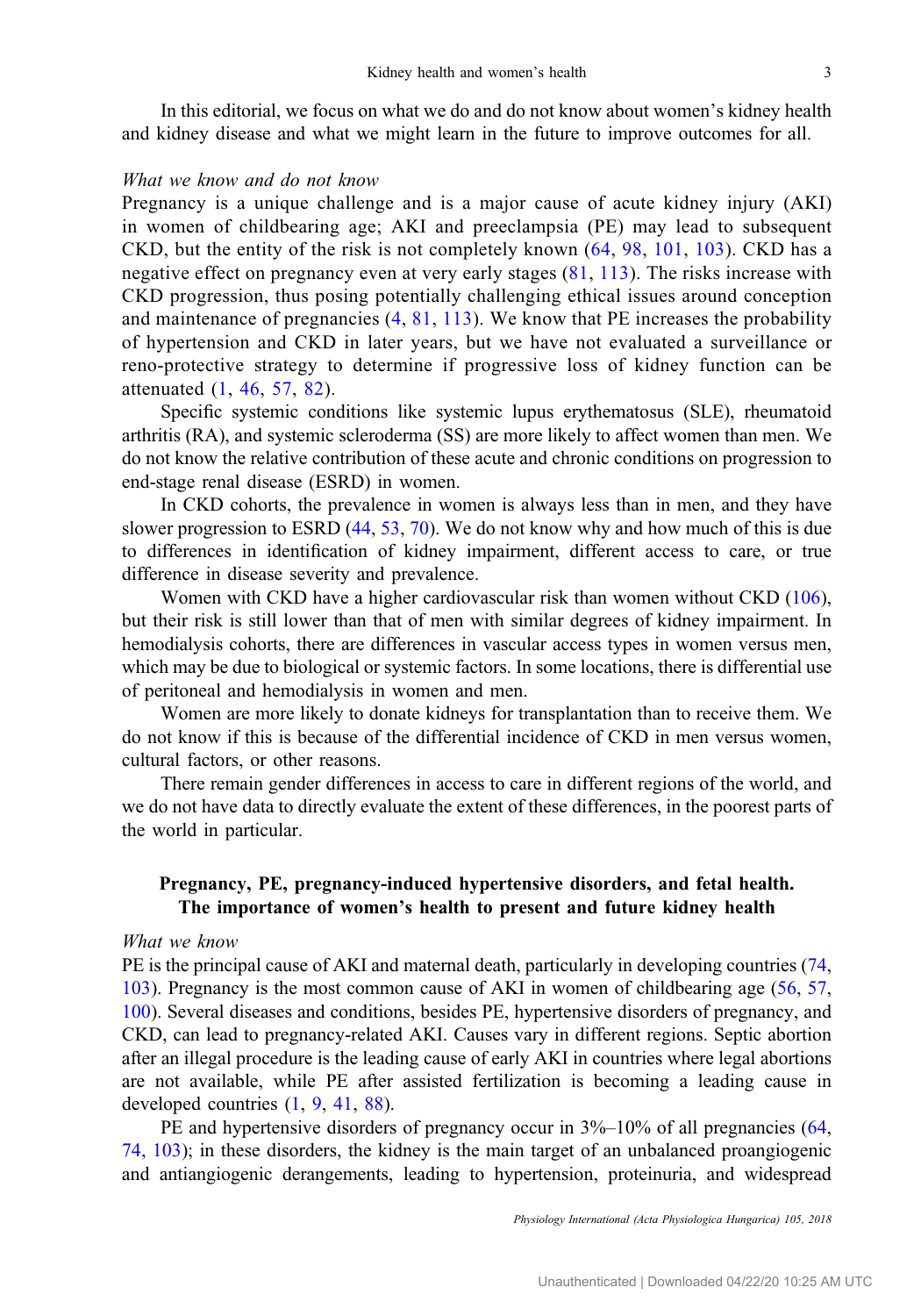4 Piccoli et al.



endothelial damage. The incidence of PE, higher in low-middle income countries (possibly reflecting undiagnosed predisposing diseases), peaks at the extremes of reproductive age for reasons mentioned above [\(1](#page-11-0), [9](#page-11-0), [41](#page-13-0), [88](#page-15-0)).

The relationship between kidney and placenta is biunivocal, and the presence of CKD is a risk factor for PE and hypertensive disorders of pregnancy (Fig. 2). Besides CKD, other conditions cited as risk factors for PE (diabetes, immunologic diseases, baseline hypertension, obesity, and metabolic syndrome) are also risk factors for CKD. Given that even minor alterations of kidney function are present in many of these disorders, the importance of kidney function is indirectly recognized in the development of PE. Newer definitions of PE recognize differences between "placental" and "maternal" causes of PE, based on novel angiogenic–antiangiogenic markers ([72,](#page-14-0) [112\)](#page-17-0), which may be important for management during and after pregnancy.

There are long-term effects of PE on both maternal and fetal health, but this remains an area of active research with many unknowns.

PE is a risk factor for the future development of CKD and ESRD in the mother [\(64](#page-14-0), [98,](#page-16-0) [101](#page-16-0)). The reasons are not fully understood; podocyte loss is a hallmark of PE, suggesting permanent glomerular damage [\(30](#page-12-0)). Endotheliosis, which is not only associated with PE but also found in normal pregnancies, may herald glomerulosclerosis; tubular and vascular damage may co-exist ([96,](#page-16-0) [108](#page-16-0)).

Besides maternal risks, PE is associated with intrauterine and perinatal death, preterm delivery, and restricted intrauterine growth; the latter two are linked to "small babies" ([64,](#page-14-0) [98](#page-16-0), [103](#page-16-0)). Small babies and preterm babies have highly increased risks of neurological deficits and postnatal complications, especially sepsis ([35,](#page-12-0) [36,](#page-12-0) [54,](#page-13-0) [65,](#page-14-0) [90](#page-15-0)). The risks may be higher in low-income countries, since survival and deficit-free survival depend on the provision of postnatal intensive care  $(41, 88)$  $(41, 88)$  $(41, 88)$  $(41, 88)$ . In the long term, small babies are at risk for the development of diabetes, metabolic syndrome, cardiovascular diseases (CVDs), and CKD in adulthood ([15](#page-11-0), [59](#page-14-0), [60](#page-14-0)–[62,](#page-14-0) [75\)](#page-15-0). Since kidney development is completed in the last phases of pregnancy, delayed, insufficient kidney growth, resulting in low nephron number is probably the basis of the increased risk of CKD and hypertension in small for gestational age, and preterm babies ([15](#page-11-0), [59,](#page-14-0) [60](#page-14-0)–[62](#page-14-0), [75\)](#page-15-0).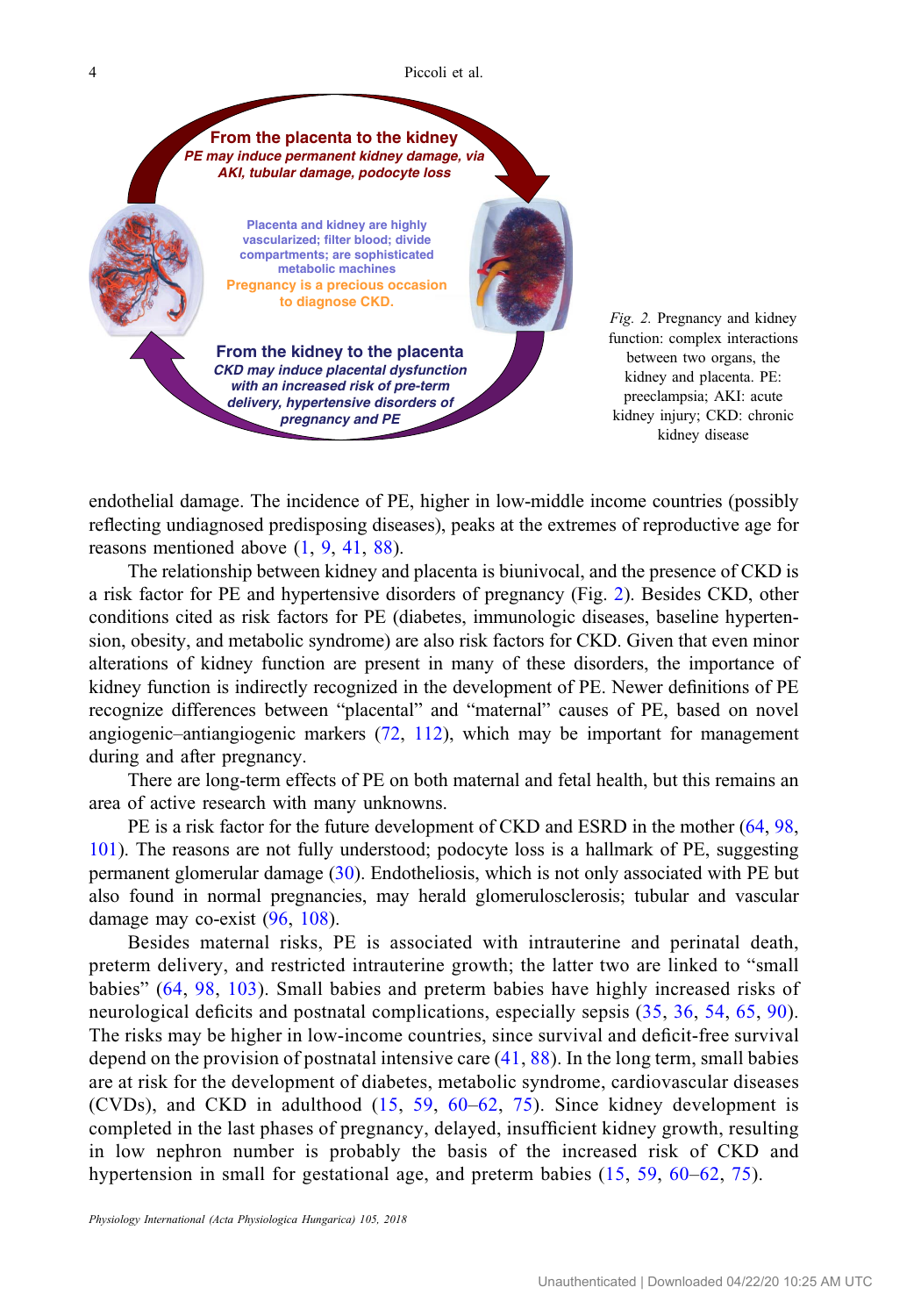## Pregnancy in CKD, dialysis, and transplantation

What we know

Chronic kidney disease (CKD). CKD is a risk factor for adverse pregnancy outcomes from its early stages (Table I) [\(15](#page-11-0), [37](#page-13-0), [81](#page-15-0)). The risks increase from CKD stage 1 to CKD stage 5, and may be higher in glomerular nephropathies, autoimmune diseases, and diabetic nephropathy [\(14](#page-11-0), [19,](#page-12-0) [37](#page-13-0), [68](#page-14-0), [81,](#page-15-0) [113](#page-17-0)). Results of pregnancy after kidney donation suggest that reduction of kidney parenchyma may be associated with a higher risk of PE and hypertensive disorders of pregnancy [\(29](#page-12-0), [48](#page-13-0)).

| <b>Term</b>                            | <b>Definition</b>                                                   | <b>Main</b> issues                                                                                                                                                                                                                                                                                                                                                             |  |  |  |
|----------------------------------------|---------------------------------------------------------------------|--------------------------------------------------------------------------------------------------------------------------------------------------------------------------------------------------------------------------------------------------------------------------------------------------------------------------------------------------------------------------------|--|--|--|
| Maternal death                         | Death in pregnancy or within<br>1 week-1 month postpartum           | Too rare to be quantified, at least in highly resourced<br>settings, where cases are in the setting of severe flares of<br>immunologic diseases (SLE in primis). Still an issue in<br>AKI, and in low-resourced countries; not quantified in<br>low-resourced countries, where it merges with dialysis<br>need                                                                 |  |  |  |
| CKD progression                        | Decrease in GFR, rise in sCr,<br>shift to a higher CKD stage        | Differently assessed and estimated; may be linked to<br>obstetric policy (anticipating delivery in the case of<br>worsening of the kidney function); between 20% and<br>80% in advanced CKD. Probably not increased in early<br>CKD stages                                                                                                                                     |  |  |  |
| Immunologic flares<br>and neonatal SLE | Flares of immunologic<br>diseases in pregnancy                      | Once thought to be increased in pregnancy, particularly<br>in SLE, and is probably a risk in patients who start<br>pregnancy with an active disease, or with a recent<br>flare-up. Definition of a "safe" zone is not uniformly<br>agreed; in quiescent, well-controlled diseases do not<br>appear to be increased with respect to non-pregnant,<br>carefully matched controls |  |  |  |
| Transplant rejection                   | Acute rejection in pregnancy                                        | Similar to SLE, rejection episodes are not increased with<br>respect to matched controls; may be an issue in unplanned<br>pregnancies, in unstable patients                                                                                                                                                                                                                    |  |  |  |
| Abortion                               | Fetal loss, before 21-24<br>gestational weeks                       | May be increased in CKD, but data are scant. An issue in<br>immunologic diseases (eventually, but not exclusively<br>linked to the presence of LLAC) and in diabetic<br>nephropathy                                                                                                                                                                                            |  |  |  |
| Stillbirth                             | Delivery of a nonviable<br>infant, after 21-24<br>gestational weeks | Probably not increased in early CKD; maybe an issue in<br>dialysis patients; when not linked to extreme prematurity,<br>may be specifically linked to SLE, immunologic diseases,<br>and diabetic nephropathy                                                                                                                                                                   |  |  |  |
| Perinatal death                        | Death within 1 week-1 month<br>from delivery                        | Usually a result of extreme prematurity, which bears a risk<br>of respiratory distress, neonatal sepsis, and cerebral<br>hemorrhage                                                                                                                                                                                                                                            |  |  |  |
| Small, very small<br>baby              | A baby weighing $\langle 2, 500 -$<br>$1,500$ g at birth            | Has to be analyzed with respect to gestational age                                                                                                                                                                                                                                                                                                                             |  |  |  |
| (Continued)                            |                                                                     |                                                                                                                                                                                                                                                                                                                                                                                |  |  |  |

Table I. Adverse pregnancy outcomes in patients with chronic kidney disease and in their offspring

(Continued)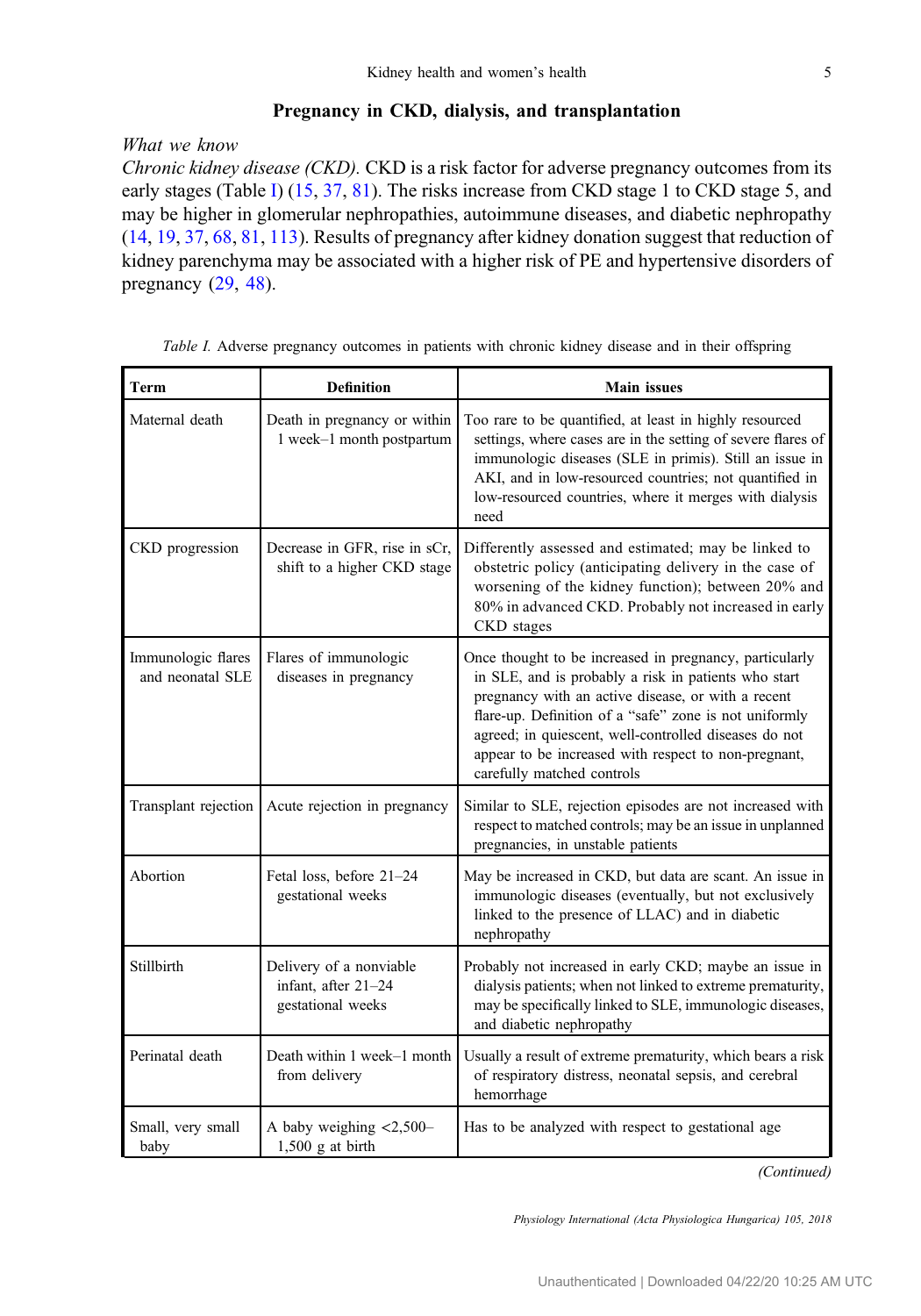Table I. Adverse pregnancy outcomes in patients with chronic kidney disease and in their offspring (Continued)

| <b>Term</b>                              | <b>Definition</b>                                          | <b>Main</b> issues                                                                                                                                                                                                                                                                        |  |
|------------------------------------------|------------------------------------------------------------|-------------------------------------------------------------------------------------------------------------------------------------------------------------------------------------------------------------------------------------------------------------------------------------------|--|
| Preterm, early, and<br>extremely preterm | Delivery before 37-34 or 28<br>completed gestational weeks | Increase in risk of preterm and early preterm delivery<br>across CKD stages; extremely preterm may be an<br>important issue in undiagnosed or late referred CKD and<br>PE-AKI                                                                                                             |  |
| SGA (IUGR)                               | $<$ 5th or $<$ 10th centile for<br>gestational age         | Strictly and inversely related to preterm delivery; SGA and<br>IUGR are probably related to risk for hypertension,<br>metabolic syndrome and CKD in adulthood                                                                                                                             |  |
| <b>Malformations</b>                     | Any kind of malformations                                  | Malformations are not increased in CKD patients not<br>treated by teratogen drugs (MMF, mTor inhibitors, ACEi,<br>and ARBS); exception: diabetic nephropathy (attributed<br>to diabetes); hereditary diseases, such as PKD, reflux<br>nephropathy, CAKUT may be evident at birth          |  |
| Hereditary kidney<br>diseases            | Any kind of CKD                                            | Several forms of CKD recognize a hereditary pattern or<br>predisposition; besides PKD, reflux and CAKUT,<br>Alport's disease, IgA, kidney tubular disorders and<br>mitochondrial diseases have a genetic background,<br>usually evident in adulthood and not always clearly<br>elucidated |  |
| $CKD -$<br>hypertension                  | Higher risk of hypertension<br>and CKD in adulthood        | Late maturation of nephrons results in a lower nephron<br>number in preterm babies; the risks are probably higher in<br>SGA-IUGR babies than in preterm babies adequate for<br>gestational age                                                                                            |  |
| Other long-term<br><i>issues</i>         | Developmental disorders                                    | Mainly due to prematurity, cerebral hemorrhage or<br>neonatal sepsis, are not specific of CKD, but are a threat<br>in all preterm babies                                                                                                                                                  |  |

SLE: systemic lupus erythematosus; AKI: acute kidney injury; GFR: glomerular filtration rate; sCR: serum creatinine; CKD: chronic kidney disease; LLAC: lupus-like anticoagulant; PE-AKI: preeclampsia acute kidney injury; SGA: small for gestational age; IUGR: intrauterine growth restriction; MMF: mycophenolate mofetil; mTor: mechanistic target of rapamycin; ACEi: angiotensin-converting-enzyme inhibitor; ARBS: angiotensin II receptor blockers; PKD: polycystic kidney disease; CAKUT: congenital anomalies of the kidney and urinary tract; IgA: immunoglobulin A

Hypertension and proteinuria at baseline are important modulators of pregnancy-related risks; among the risks, we know that malformations are not increased with respect to the overall population (out of the context of inherited diseases, such as reflux nephropathy, polycystic kidney disease, or congenital anomalies of the kidney and urinary tract), maternal death is unusual (in highly resourced countries), while the incidence of preterm delivery and of small for gestational age babies, intrinsically linked, is increased in stage 1 CKD patients, and rises with the worsening of kidney function. Similarly, the effect of pregnancy on CKD progression is not fully understood because of different study designs, obstetric policies, and duration of follow-up. Overall, short- and long-term decrease in kidney function is unusual in early CKD, but the risk increases as CKD severity increases ([10,](#page-11-0) [12](#page-11-0), [14,](#page-11-0) [19](#page-12-0), [28](#page-12-0), [32,](#page-12-0) [37](#page-13-0), [43](#page-13-0), [68](#page-14-0), [81](#page-15-0), [113](#page-17-0)).

Pregnancy is a potential occasion for the initial diagnosis of CKD. In poorly or unevenly resourced countries, advanced CKD may be discovered only during pregnancy.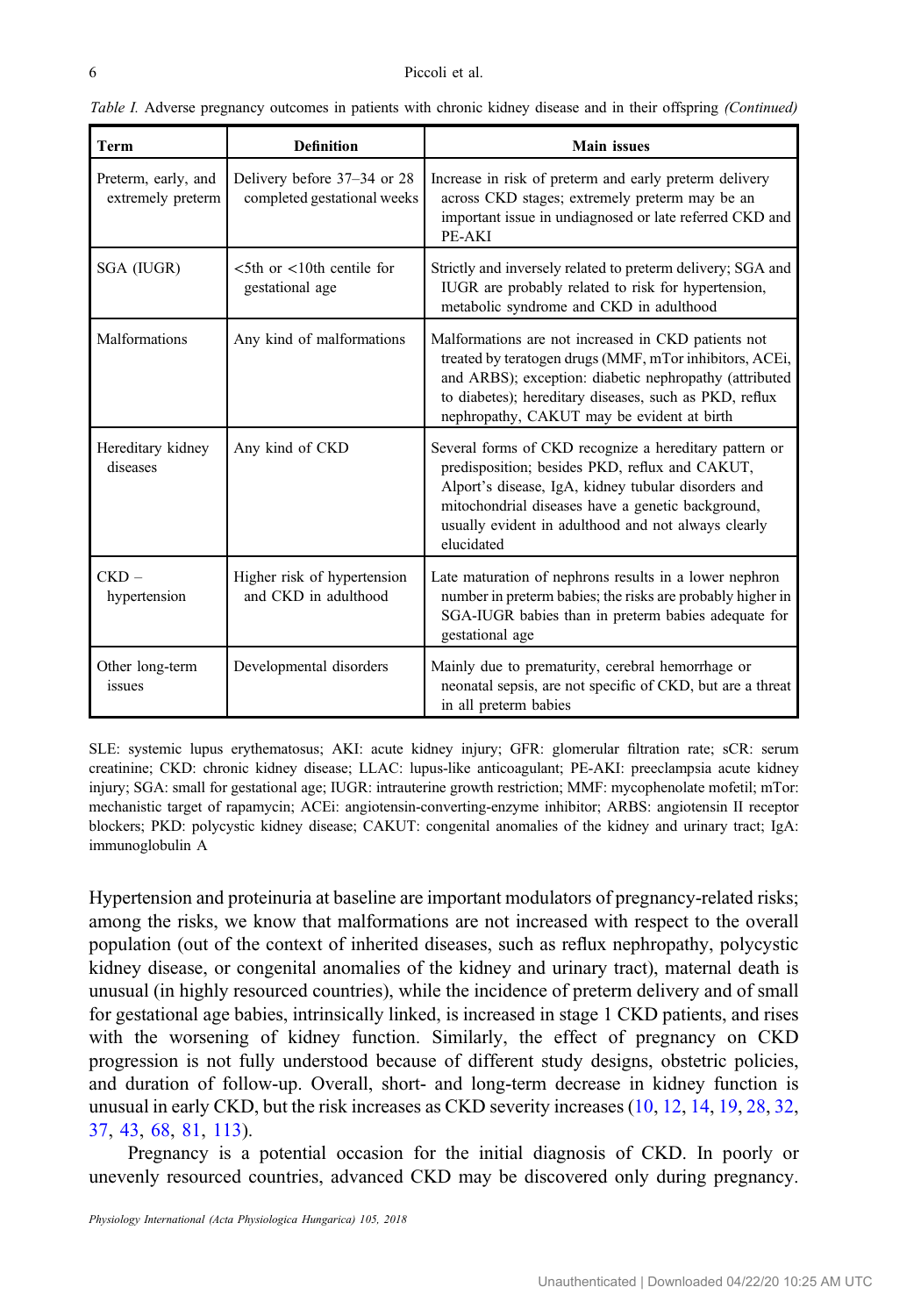The implications of dialysis initiation may present important clinical and ethical issues; in highly resourced countries with established prenatal care, the diagnosis of earlier stages of CKD may lead to more intensive therapy and surveillance ([26,](#page-12-0) [84,](#page-15-0) [89\)](#page-15-0).

Dialysis and transplantation. Fertility is reduced in ESRD; Australian and European data suggest a 1:10 ratio from general population to transplantation and from transplantation to dialysis (1:100 probability as compared with the general population) ([45,](#page-13-0) [83\)](#page-15-0). The first sporadic cases of successful pregnancy on dialysis were described in the 70s, but in the new millennium, this became an acknowledged real clinical possibility ([4,](#page-11-0) [39,](#page-13-0) [85\)](#page-15-0).

More than 1,000 pregnancies have been reported in dialysis patients ([85\)](#page-15-0). The most important advance has been the demonstration of a strong relationship between the intensity (frequency and duration) of the dialysis sessions and positive pregnancy results; thus, intensifying dialysis up to daily sessions is the current standard of care ([4,](#page-11-0) [39\)](#page-13-0). Changing attitudes toward counseling women with advanced CKD may be impacted, with the knowledge of positive outcomes on dialysis for women and their offspring.

Fertility is partly restored after kidney transplantation ([11,](#page-11-0) [22](#page-12-0), [23](#page-12-0), [80,](#page-15-0) [104](#page-16-0)). However, even in an ideal situation (normal kidney function, no hypertension or proteinuria, at least 2 years after transplantation, without recent rejection episodes), the risk of complications is higher in women with transplanted kidneys than in the general population. However, if teratogen drugs are avoided (mycophenolic acid and rapamycine), the outcomes of pregnancy after kidney transplantation share the same risk factors as CKD (kidney function, hypertension, and proteinuria) ([80\)](#page-15-0).

Experience with pregnancy in patients with a reduced renal function or failing kidney graft is limited and counseling is still forcedly based on personal experience or indirect evidence ([71,](#page-14-0) [87\)](#page-15-0). Assisted fertilization techniques are increasingly popular in some settings, but dedicated studies in CKD patients are few; multiple pregnancies may bear an added risk in CKD patients, with both native and transplanted kidneys.

## Autoimmune diseases, women, and kidney disease

## What we know

Autoimmune diseases, such as SLE, RA, and SS, preferentially affect women and are characterized by systemic inflammation leading to target organ dysfunction, including kidneys. Sex differences in the incidence and severity of these diseases result from a complex interaction of hormonal, genetic, and epigenetic factors (Table [II](#page-7-0)). The public health burden of autoimmune diseases, which collectively represent a leading cause of morbidity and mortality among women throughout adulthood, is substantial [\(62](#page-14-0), [76](#page-15-0), [97](#page-16-0)).

SLE is an autoimmune disease with multiple organ involvement, approximately affecting five million people worldwide, disproportionately predominant in women (9:1 female to male ratio) and individuals of non-European ancestry. The highest female predominance (up to 15:1) is in peak reproductive years. The biology of these differences has been explored: one explanation is the number of X chromosomes and genetic variants on the X chromosome [\(78](#page-15-0), [93](#page-16-0), [105\)](#page-16-0); another important etiological explanation is the role of estrogen in SLE. Estrogen's primary effects are mediated by transcription activity of the intracellular estrogen receptors, whose profile is altered in T cells from female SLE patients ([63,](#page-14-0) [86](#page-15-0)). Cathepsin S protein has recently been identified as a potential cause of lupus, triggering the immune system to attack healthy cells, particularly in females [\(51](#page-13-0)). Numerous non-HLA genetic markers may predispose individuals of European, Hispanic, and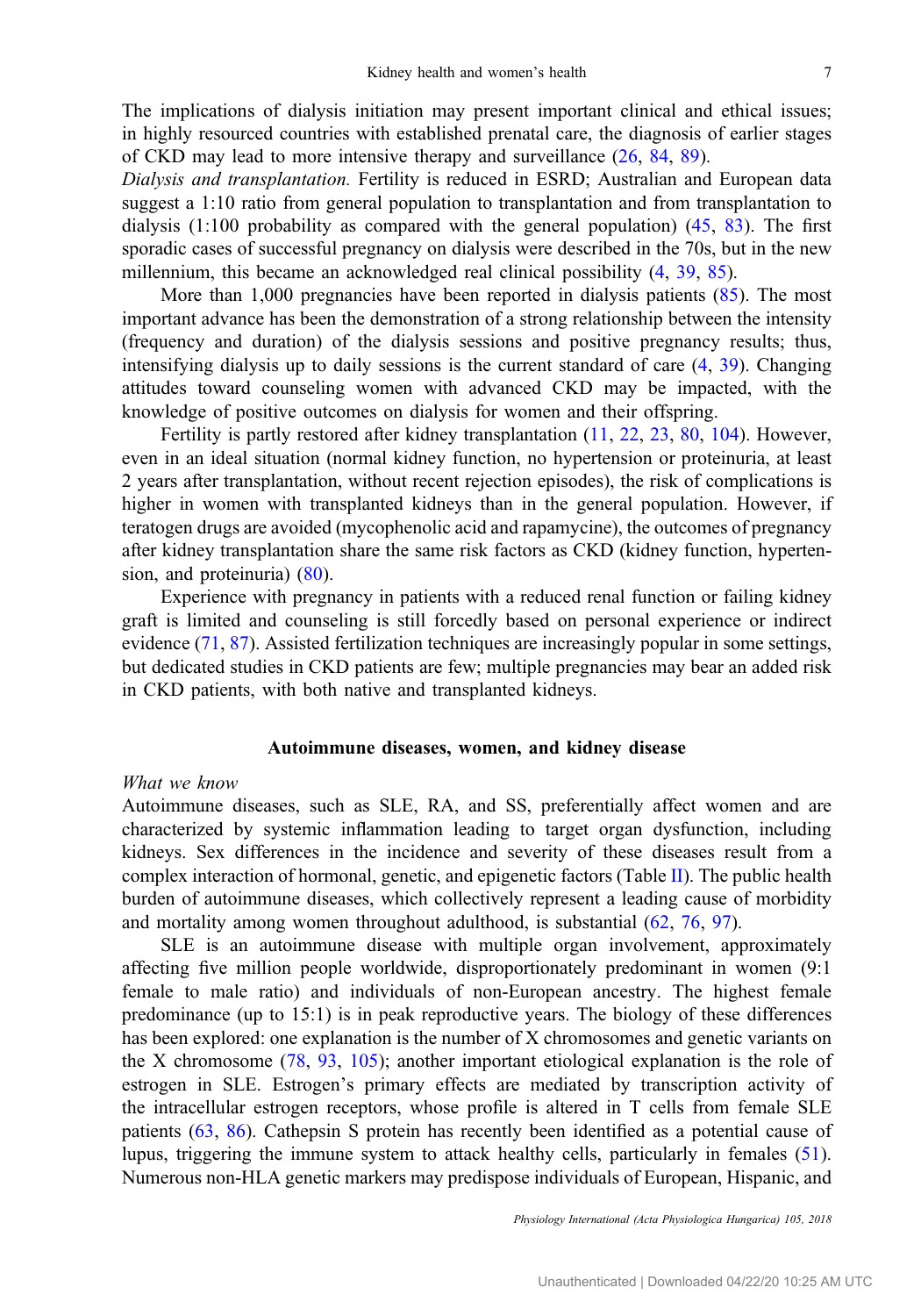<span id="page-7-0"></span>

|                       |             | <b>SLE</b>       | RA                 | SS                |
|-----------------------|-------------|------------------|--------------------|-------------------|
| Peak incidence        |             | Reproductive age | Perimenopausal     | After 50–60 years |
| Female/male ratio     |             | Peak 15:1        | Peak $4:1$         | Peak 14:1         |
|                       |             | Total 9:1        | After 60 years 1:1 | Total 3:1         |
| Influence of estrogen | High levels | Negative         | Positive           | Unknown           |
|                       | Low levels  | Unknown          | Negative           | Negative          |

Table II. Sex differences in the incidence and severity of autoimmune diseases

SLE: systemic lupus erythematosus; RA: rheumatoid arthritis; SS: systemic scleroderma

Afro-American ancestry to lupus ([52](#page-13-0)). Susceptibility to SLE during pregnancy is also multifactorial; one factor being upregulation of IFN- $\alpha$ . Elevated IFN- $\alpha$ , expressed by the placenta, plays a pathogenic role in SLE, contributing both to the success of placental reproduction and to increased susceptibility to SLE ([69\)](#page-14-0). Regulatory T cells, which may be the key to cell modulating feto-maternal tolerance, have abnormalities of structure and function, and may contribute to pregnancy pathology in women with SLE and to challenges of managing them during pregnancy ([99\)](#page-16-0). SLE affects kidneys in about 50% of patients, including glomerular, interstitial, and vascular lesions. Lupus nephritis is a major risk factor for overall morbidity and mortality in SLE, despite potent therapies still lead to significant impairment of kidney function for many patients [\(5\)](#page-11-0). Kidney disease is a critical concern in counseling women with lupus considering pregnancy, with previous kidney involvement and lower C4 levels conferring high risk of active nephritis occurring in pregnancy ([13](#page-11-0)). Socioeconomic disparities are also linked to the health of patients with lupus. Poverty is associated with an increased long-term level of accumulated diseaseassociated damage and a 1.67 times increased likelihood of experiencing a clinically meaningful increase in damage. Frequency of adverse pregnancy outcomes in women with lupus is twofold higher in black and Hispanic women than in white women. In blacks, socioeconomic status was a determinant of pregnancy outcomes and a key contributor to adverse pregnancy outcomes [\(49,](#page-13-0) [110](#page-17-0)).

RA also preferentially affects women (4:1 ratio to men) with the peak incidence at the age of 45–55, coinciding with the perimenopausal years. This suggests a possible association between estrogen deficiency and disease onset. Female-to-male incidence ratio after age 60 years is approximately 1:1, potentially implicating changes in sex hormones in the development of RA, and a pattern of RA symptom improvement or even remission during pregnancy is well recognized [\(20](#page-12-0), [34,](#page-12-0) [66\)](#page-14-0). Renal involvement in RA is relatively common and multifactorial and is a predictor of mortality in RA patients. The risk of CKD is significantly higher in patients with RA than in the general population. The development of CKD may result from several ongoing processes, including specific renal involvement associated with RA (e.g., glomerulonephritis and interstitial nephritis), chronic inflammation, comorbidities, and nephrotoxic anti-rheumatic drugs. The strong association between RA activity and serum amyloid A protein amyloidosis increases morbidity and is the main cause of ESRD with RA and nephropathy. Importantly, some of the lifelong and combined RA pharmacotherapy can lead to various renal side effects [\(6](#page-11-0), [16](#page-12-0), [42](#page-13-0)).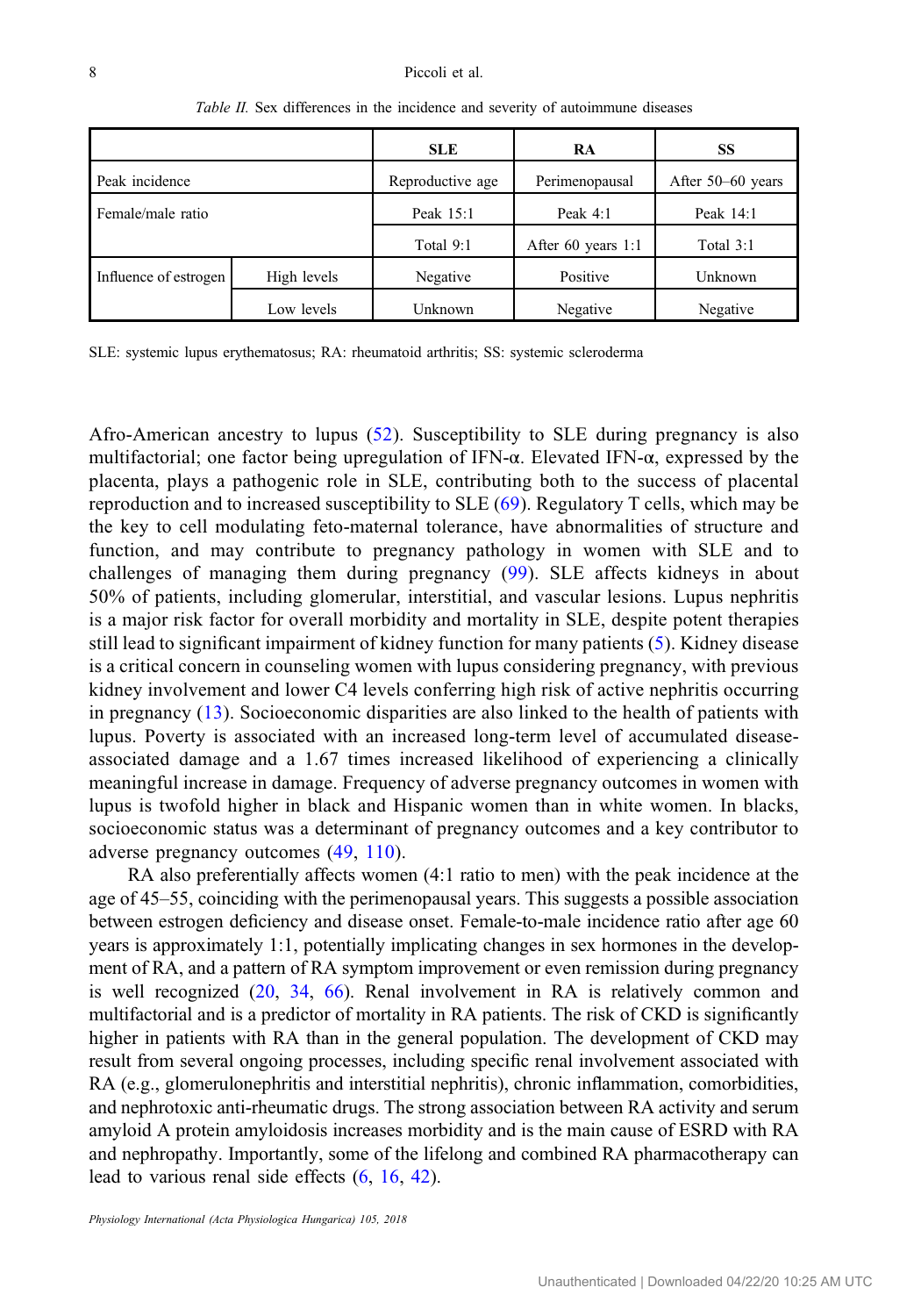SS predominantly affects women (female-to-male ratios ranging from 3:1 to 14:1), with the peak incidence in the fifth and sixth decades. Estrogen may play a role in scleroderma pathogenesis through its stimulatory effect on transforming growth factor-beta 1 receptor and platelet-derived growth factor receptor ([102\)](#page-16-0). Vasculopathy is an important disease-related manifestation in SS, and the low estrogenic state associated with menopause has been suggested to aggravate vascular manifestations in affected women [\(92](#page-16-0)). SS can also be complicated by a number of different forms of kidney disease, including scleroderma renal crisis, which represents a form of malignant hypertension with acute renal failure; or more commonly ischemic nephropathy leading to slowly progressive CKD, accompanied by hypertension and albuminuria ([49\)](#page-13-0). Normotensive acute renal failure in patients with SS may be caused by interstitial nephritis or anti-neutrophil cytoplasmic antibody (ANCA) vasculitis, a separate entity in scleroderma with poor outcome [\(7,](#page-11-0) [77,](#page-15-0) [111\)](#page-17-0).

#### Women, CKD, and access to renal replacement therapies (RRTs)

#### What we know

Although RRT, including dialysis and transplantation, is life-sustaining, not all patients receive RRT. The rate of ESRD treated by RRT differs greatly between countries and regions, and intricately depends on the economy of a country and healthcare system ([24,](#page-12-0) [93](#page-16-0)). Worldwide, only 50% of patients requiring RRT receive treatment [\(58](#page-14-0)), and even less in lowand middle-income countries and regions; in large parts of Sub-Saharan Africa, less than 2% of ESRD are treated by RRT [\(73](#page-14-0)). The equality of access to RRT for women and girls is of particular concern because, in many societies, they are disadvantaged by discrimination rooted in sociocultural factors [\(25](#page-12-0), [107](#page-16-0)).

## Sex differences in access to dialysis

At least 2.284 million people may have prematurely died due to lack of access to RRT with treatment gaps being much larger in low-income countries, with conservative estimates in Asia and Africa of 1.907 million and 432,000 people not receiving RRT. By 2030, the estimated number of RRT should be doubled to more than 5.439 million (3.899–7.640 million), with the most growth in Asia [0.968 million to a projected 2.162 million (1.71–3.14 million)] ([58\)](#page-14-0). These numbers are derived from an extensive systematic review.

There are few data to compare the gender difference for the treatment gaps. Studies in Africa show that men were more likely to receive RRT than women [\(3](#page-11-0), [38\)](#page-13-0). In Japan, the incidence of treated ESRD in females was less than half of that in males (3,287 in males vs. 1,764 women per million population treated) [\(93](#page-16-0)); no explanations are given for this finding. One US study reports women having significantly higher odds ratio of 1.70 for late initiation of dialysis compared with men ([50\)](#page-13-0). Awareness levels of previous kidney disease in women were reported much lower than in men  $(2.9\% \pm 1.6\%$  in women vs. 17.9%  $\pm 5.9\%$  in men), which may contribute to later initiation of RRT  $(17)$  $(17)$ .

Mortality rates are similar in men and women on dialysis, but the incident rates of some dialysis-associated complications and morbidity are higher in women. A US report of hospitalizations in 111,653 patients undergoing maintenance hemodialysis describes higher hospitalization rates in women, and higher risk for 30-day readmissions ([2\)](#page-11-0).

In addition, the prevalent use of arteriovenous fistula, which is associated with reduced mortality, complication, and costs, is lower among female than male hemodialysis patients [\(27](#page-12-0)). This may be due to a number of different factors, including anatomical/surgical issues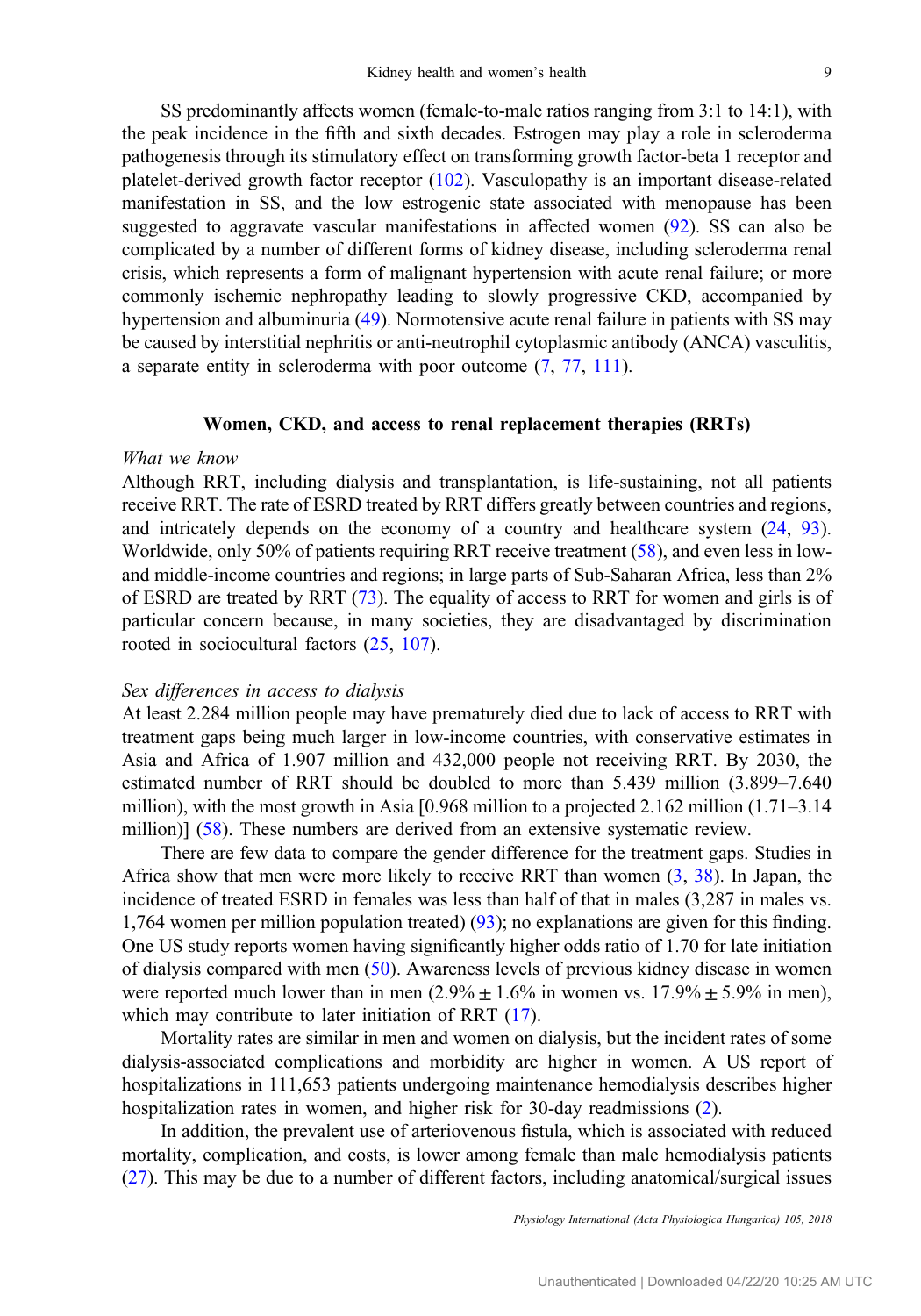relating to vessel size, timing of referral, and attitudinal differences. This has not been systematically studied.

Dialysis dose, which is evaluated by Kt/V, may result in underdialysis in women who have an average smaller volume of urea distribution or total body water than men [\(21](#page-12-0)). Women receiving dialysis have also been reported to have worse clinical parameters including anemia, nutrition, and quality of life [\(95](#page-16-0)). Reasons are not certain.

# Sex differences in access to kidney transplantation

Transplantation represents the best form of RRT in patients without contraindications. Worldwide data describe that women are less likely than men to be kidney transplant recipients, either from a cadaveric or living donor, but are more likely to serve as living donors for kidney transplantation ([47](#page-13-0)). Data from different countries, including the US, France, China, and India, confirm differential kidney transplant rates (lower in women than men), less likelihood of women being registered on national transplant waiting lists, and longer time from dialysis initiation to listing. Mothers are more likely to be donors, as are female spouses ([8,](#page-11-0) [18](#page-12-0), [55,](#page-14-0) [67](#page-14-0), [93](#page-16-0)). Sex inequality also exists in the pediatric population. A survey from 35 countries, which participated in the European Society for Pediatric Nephrology/European Renal Association–European Dialysis and Transplant Association Registry, reported that girls had a lower access to renal transplantation than boys [\(40\)](#page-13-0).

Socioeconomic factors undoubtedly play a role in the inequality of transplantation between sexes, especially in the low- and middle-income countries and regions. Generally, men provide the major income for their family, which may discourage them to donate kidneys. Different employment status and incomes between genders may contribute to sex differences in transplantation, because employment and income status is usually associated with better healthcare insurance that covers the costs for transplantation. Psychosocial factors and education of women have been suggested as a contribution to sex disparity. US data found black women were less likely to want living donor kidney transplantation compared with men, despite being twice as likely as men to receive unsolicited offers for kidneys. They were also less likely to have been evaluated for a kidney transplant ([33\)](#page-12-0). Other reports describe disparities in age and sex in access to kidney transplantation, which originate during pre-referral discussions about kidney transplantation; irrespective of age, women were more likely not to have had discussions with medical professionals. This result may imply that there is a need for better clinical guidelines and education for women, their social network, and their providers ([91\)](#page-16-0).

## Present and future: What we do not know

Given the data presented above with respect to pregnancy, AKI, autoimmune diseases, CKD, dialysis and transplantation, there are many unanswered questions. In high-income countries with increasing maternal age and assisted fertilization, there may be an increase in PE, which may impact future generations if associated with adverse fetal outcomes. The increase in in vitro fertilization techniques for those of advanced maternal age may lead to multiple pregnancies, which may predispose to PE, intrauterine growth restriction, or both. Will this lead to an increase in CKD and CVD for women in the future?

Due to the high heterogeneity of CKD, we do not know if and how pregnancy outcomes are modulated by the different nephropathies, as besides the most common ones, such as IgA or lupus nephropathy, diabetic nephropathy, and reflux nephropathy, evidence is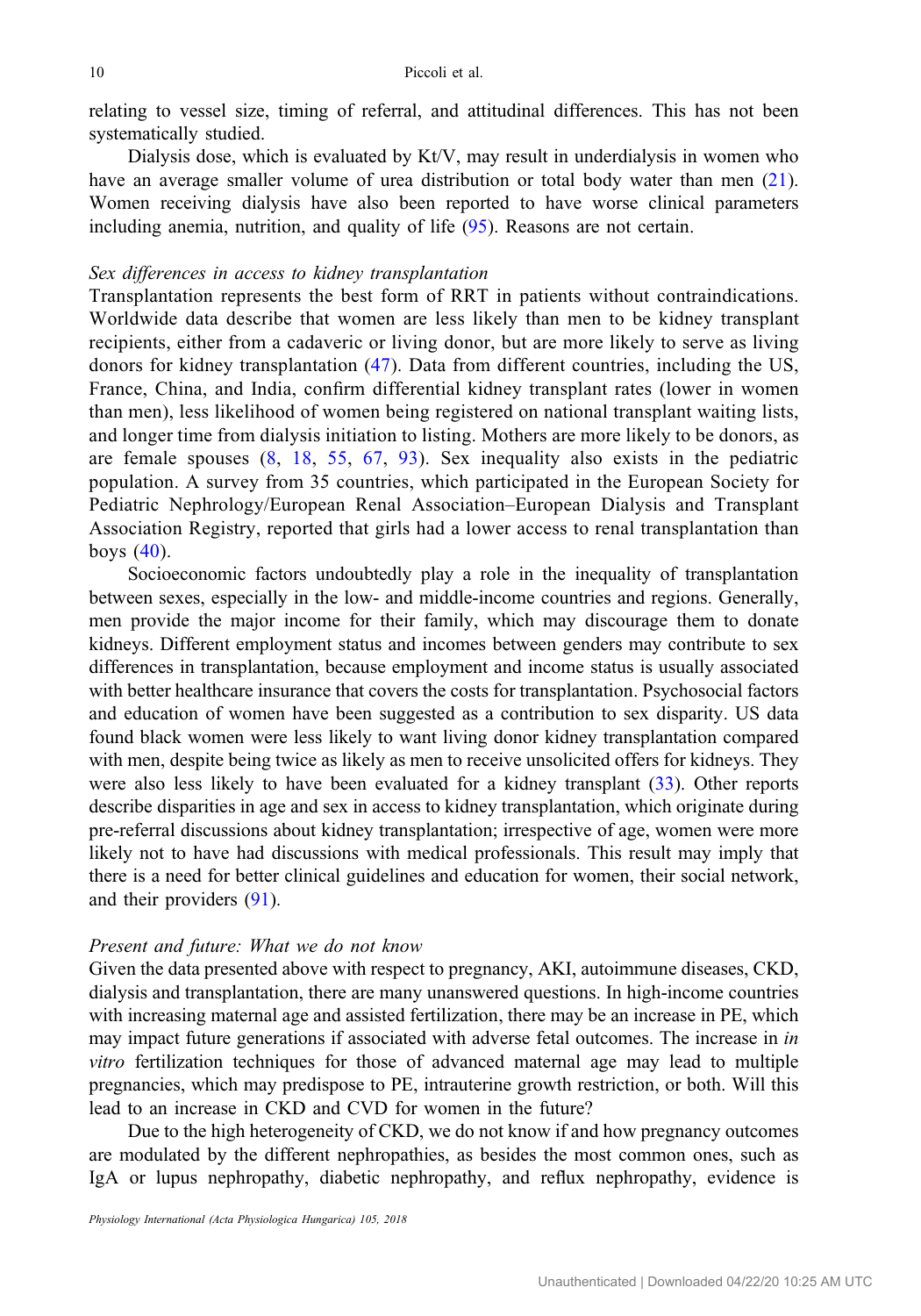scant ([10,](#page-11-0) [32](#page-12-0), [79,](#page-15-0) [94](#page-16-0), [109](#page-16-0), [114\)](#page-17-0). How should we define preconception risks of pregnancy with respect to current proteinuria cut offs? Indications on when to start dialysis in pregnancy are not well established, nor is the specific role of frequency and duration. In those with kidney transplants, given the changing expanded donor policies, higher age at transplantation, and reduced fertility in older women, there may be changes in attitudes toward pregnancy with less than optimal kidney function [\(23](#page-12-0), [104\)](#page-16-0). How this will impact short- and long-term outcomes of mothers and their babies is not clear.

Teen pregnancies are very common in some parts of the world, and are often associated with low income and cultural levels. The uneven legal rules for assisted fertilization and the lack of systematic assessment of the kidney function point to the need for further research.

Despite elegant demonstrations for the role of sex hormones in vascular health and immunoregulation, the striking predominance in females of SLE, RA, and SS remains unexplained relative to other systemic diseases, such as ANCA vasculitis and hemolyticuremic syndrome. Note that thrombotic thrombocytopenic purpura has a higher incidence in women, although this is likely due to the association with other conditions more common in women. The incidence of kidney involvement in SLE during pregnancy and similarities/ differences in those with PE have not been well studied. The role of different medications and responses to medications for autoimmune diseases relative to sex has also not been well studied.

More attention to similarities between conditions, the importance of sex hormones in inflammation, immune-modulation, and vascular health may lead to important insights and clinical breakthroughs over time. If women are more likely to be living donors, at differential ages, does this impact both CVD risk, and risk for ESKD?: have we studied this well enough in the current era, with modern diagnostic criteria for CKD and sophisticated tools to understand renal reserve? Are the additional exposures that women have after living donation compounded by hormonal changes on vasculature as they age? And are the risks of CKD and PE increased in the younger female kidney living donor?

In the context of specific therapies for the treatment or delay of CKD progression, do we know if there are sex differences in therapeutic responses to ACEi/ARB? Should we look at dose finding/adjustments by sex? If vascular and immune biology is impacted by sex hormones as described earlier, do we know the impact of various therapies by level or ratio of sex hormones? In low–middle income countries, how does changing economic and social cultures impact women's health, and what is the nutritional impact on CKD of increasing predominance of obesity, diabetes, and hypertension?

#### Summary

Women have unique risks for kidney diseases: kidney diseases, as well as issues related to access to care, have a profound impact on both the current and next generations. Advocating for improved access to care for women is critical to maintain the health of families, communities, and populations.

Focused studies on the unique contribution of sex hormones, or the interaction of sex hormones and other physiology, are important to improve our understanding of the progression of kidney diseases. Immunological conditions, such as pregnancy (viewed as a state of tolerance to non-self) as well as SLE and other autoimmune and systemic conditions common in women, better studied may also lead to breakthroughs in understanding and care paradigms.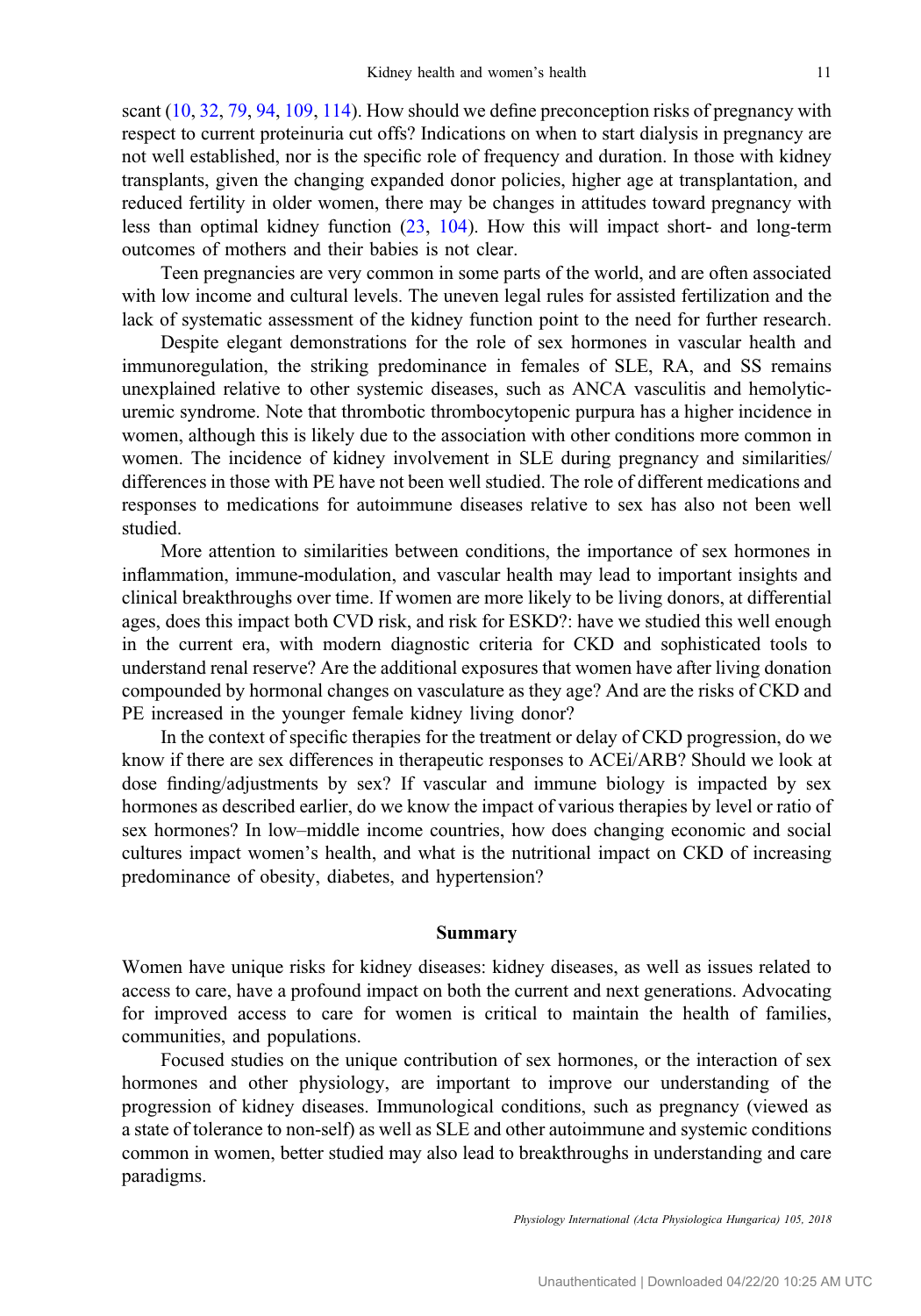<span id="page-11-0"></span>There is a clear need for higher awareness, timely diagnosis, and proper follow-up of CKD in pregnancy. In turn, pregnancy may also be a valuable occasion for early diagnosis of CKD, allowing planning of therapeutic interventions.

On this occasion, World Kidney Day and the International Women's Day 2018 are commemorated on the same day, offering us the opportunity to highlight the importance of women's health and particularly their kidney health. On its 13th anniversary, World Kidney Day promotes affordable and equitable access to health education, healthcare, and prevention for all women and girls in the world.

The coincidence of World Kidney Day and International Women's Day offers an opportunity to develop and define best practices and future research agendas, and ultimately, to optimize the outcomes of all people living with or at risk for kidney disease.

## Conflict of interest

None of the authors have direct conflicts of interest with this paper and material contained herein; full disclosures are listed in the individual authors' Conflict of Interest forms.

## REFERENCES

- 1. Acharya A: Management of acute kidney injury in pregnancy for the obstetrician. Obstet. Gynecol. Clin. North Am. 43(4), 747–765 (2016)
- 2. Adams SV, Rivara M, Streja E, Cheung AK, Arah OA, Kalantar-Zadeh K, Mehrotra R: Sex differences in hospitalizations with maintenance hemodialysis. J. Am. Soc. Nephrol. 28(9), 2721–2728 (2017)
- 3. Ajayi S, Raji Y, Bello T, Jinadu L, Salako B: Unaffordability of renal replacement therapy in Nigeria. Hong Kong J. Nephrol. 18(Supplement C), 15–19 (2016)
- 4. Alkhunaizi A, Melamed N, Hladunewich MA: Pregnancy in advanced chronic kidney disease and end-stage renal disease. Curr. Opin. Nephrol. Hypertens. 24(3), 252–259 (2015)
- 5. Almaani S, Meara A, Rovin BH: Update on Lupus nephritis. Clin. J. Am. Soc. Nephrol. 12(5), 325–335 (2017)
- 6. Anders H-J, Vielhauer V: Renal co-morbidity in patients with rheumatic diseases. Arthritis Res. Ther. 13, 222 (2011)
- 7. Anders HJ, Wiebecke B, Haedecke C, Sanden S, Combe C, Schlöndorff D: MPO-ANCA-Positive crescentic glomerulonephritis: a distinct entity of scleroderma renal disease? Am. J. Kidney Dis. 33(4), e3 (1999)
- 8. Bal MM, Saikia B: Gender bias in renal transplantation: are women alone donating kidneys in India? Transplant. Proc. 39(10), 2961–2963 (2007)
- 9. Blázquez A, García D, Rodríguez A, Vassena R, Figueras F, Vernaeve V: Is oocyte donation a risk factor for preeclampsia? A systematic review and meta-analysis. J. Assist. Reprod. Genet. 33(7), 855–863 (2016)
- 10. Blom K, Odutayo A, Bramham K, Hladunewich MA: Pregnancy and glomerular disease: A systematic review of the literature with management guidelines. Clin. J. Am. Soc. Nephrol. 12(11), 1862–1872 (2017)
- 11. Bramham K, Nelson-Piercy C, Gao H, Pierce M, Bush N, Spark P, Brocklehurst P, Kurinczuk JJ, Knight M: Pregnancy in renal transplant recipients: a UK national cohort study. Clin. J. Am. Soc. Nephrol. 8(2), 290–298 (2013)
- 12. Bramham K: Diabetic nephropathy and pregnancy. Semin. Nephrol. 37(4), 362–369 (2017)
- 13. Buyon JP, Kim MY, Guerra MM, Lu S, Reeves E, Petri M, Laskin CA, Lockshin MD, Sammaritano LR, Branch DW, Porter TF, Sawitzke A, Merrill JT, Stephenson MD, Cohn E, Salmon JE: Kidney outcomes and risk factors for nephritis (flare/de novo) in a multiethnic cohort of pregnant patients with lupus. Clin. J. Am. Soc. Nephrol. 12(6), 940–946 (2017)
- 14. Cabiddu G, Castellino S, Gernone G, Santoro D, Moroni G, Giannattasio M, Gregorini G, Giacchino F, Attini R, Loi V, Limardo M, Gammaro L, Todros T, Piccoli GB: A best practice position statement on pregnancy in chronic kidney disease: the Italian Study Group on Kidney and Pregnancy. J. Nephrol. 29(3), 277–303 (2016)
- 15. Castanys-Muñoz E, Kennedy K, Castañeda-Gutiérrez E, Forsyth S, Godfrey KM, Koletzko B, Ozanne SE, Rueda R, Schoemaker M, van der Beek EM, van Buuren S, Ong KK: Systematic review indicates postnatal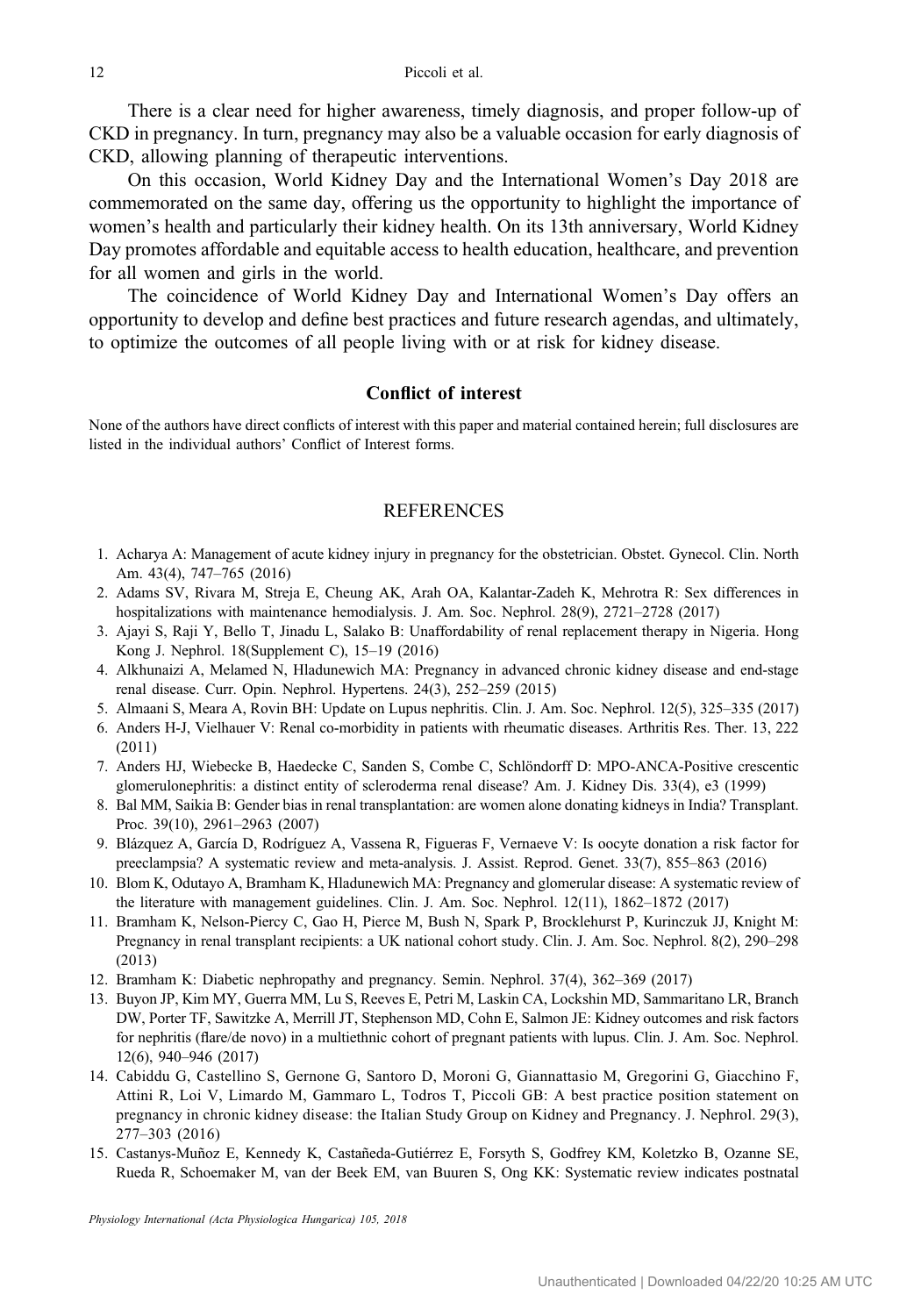<span id="page-12-0"></span>growth in term infants born small for gestational age being associated with later neurocognitive and metabolic outcomes. Acta Paediatr. 106(8), 1230–1238 (2017)

- 16. Chiu H-Y, Huang H-L, Li C-H, Chen H-A, Yeh C-L, Chiu S-H, Lin WC, Cheng YP, Tsai TF, Ho SY: Increased risk of chronic kidney disease in rheumatoid arthritis associated with cardiovascular complications – a national population-based cohort study. PLoS One 10(9), e0136508 (2015)
- 17. Coresh J, Byrd-Holt D, Astor BC, Briggs JP, Eggers PW, Lacher DA, Hostetter TH: Chronic kidney disease awareness, prevalence, and trends among U.S. adults, 1999 to 2000. J. Am. Soc. Nephrol. 16(1), 180–188 (2005)
- 18. Couchoud C, Bayat S, Villar E, Jacquelinet C, Ecochard R, REIN registry: A new approach for measuring gender disparity in access to renal transplantation waiting lists. Transplantation 94(5), 513–519 (2012)
- 19. Davison JM, Lindheimer MD: Pregnancy and chronic kidney disease. Semin. Nephrol. 31(1), 86–99 (2011)
- 20. de Man YA, Dolhain RJEM, van de Geijn FE, Willemsen SP, Hazes JMW: Disease activity of rheumatoid arthritis during pregnancy: results from a nationwide prospective study. Arthritis Rheum. 59(9), 1241–1248 (2008)
- 21. Depner TA: Prescribing hemodialysis: the role of gender. Adv. Ren. Replace. Ther. 10(1), 71–77 (2003)
- 22. Deshpande NA, Coscia LA, Gomez-Lobo V, Moritz MJ, Armenti VT: Pregnancy after solid organ transplantation: a guide for obstetric management. Rev. Obstet. Gynecol. 6(3–4), 116–125 (2013)
- 23. Deshpande NA, James NT, Kucirka LM, Boyarsky BJ, Garonzik-Wang JM, Montgomery RA, Segev DL: Pregnancy outcomes in kidney transplant recipients: a systematic review and meta-analysis. Am. J. Transplant. 11(11), 2388–2404 (2011)
- 24. Eckardt K-U, Coresh J, Devuyst O, Johnson RJ, Köttgen A, Levey AS, Levin A: Evolving importance of kidney disease: from subspecialty to global health burden. Lancet 382(9887), 158–169 (2013)
- 25. Eguavoen ANT, Odiagbe SO, Obetoh GI: The status of women, sex preference, decision-making and fertility control in Ekpoma Community of Nigeria. J. Soc. Sci. 15(1), 43–49 (2007)
- 26. Eswarappa M, Rakesh M, Sonika P, Snigdha K, Midhun M, Kaushik K, Chennabasappa GK, Sujeeth B: Spectrum of renal injury in pregnancy-induced hypertension: experience from a single center in India. Saudi J. Kidney Dis. Transpl. 28(2), 279–284 (2017)
- 27. Ethier J, Mendelssohn DC, Elder SJ, Hasegawa T, Akizawa T, Akiba T, Canaud BJ, Pisoni RL: Vascular access use and outcomes: an international perspective from the Dialysis Outcomes and Practice Patterns Study. Nephrol. Dial. Transplant. 23(10), 3219–3226 (2008)
- 28. Fischer MJ: Chronic kidney disease and pregnancy: maternal and fetal outcomes. Adv. Chronic Kidney Dis. 14(2), 132–145 (2007)
- 29. Garg AX, Nevis IF, McArthur E, Sontrop JM, Koval JJ, Lam NN, Hildebrand AM, Reese PP, Storsley L, Gill JS, Segev DL, Habbous S, Bugeja A, Knoll GA, Dipchand C, Monroy-Cuadros M, Lentine KL; DONOR Network: Gestational hypertension and preeclampsia in living kidney donors. N. Engl. J. Med. 372(2), 124–133 (2015)
- 30. Garovic VD. The role of the podocyte in preeclampsia. Clin. J. Am Soc. Nephrol. 9(8), 1337–1340 (2014)
- 31. GBD 2015 Disease and Injury Incidence and Prevalence Collaborators: Global, regional, and national incidence, prevalence, and years lived with disability for 310 diseases and injuries, 1990-2015: a systematic analysis for the Global Burden of Disease Study 2015. Lancet 388(10053), 1545–1602 (2016)
- 32. Gianfreda D, Quaglini S, Frontini G, Raffiotta F, Messa P, Moroni G: Does pregnancy have any impact on long term damage accrual and on the outcome of lupus nephritis? J. Autoimmun. 84, 46–54 (2017)
- 33. Gillespie A, Hammer H, Kolenikov S, Polychronopoulou A, Ouzienko V, Obradovic Z, Urbanski MA, Browne T, Silva P: Sex differences and attitudes toward living donor kidney transplantation among urban black patients on hemodialysis. Clin. J. Am. Soc. Nephrol. 9(10), 1764–1772 (2014)
- 34. Goemaere S, Ackerman C, Goethals K, De Keyser F, Van der Straeten C, Verbruggen G, Mielants H, Veys EM: Onset of symptoms of rheumatoid arthritis in relation to age, sex and menopausal transition. J. Rheumatol. 17(12), 1620–1622 (1990)
- 35. Guellec I, Lapillonne A, Marret S, Picaud J-C, Mitanchez D, Charkaluk M-L, Fresson J, Arnaud C, Flamand C, Cambonie G, Kaminski M, Roze JC, Ancel PY, Étude Épidémiologique sur les Petits Âges Gestationnels (EPIPAGE; [Epidemiological Study on Small Gestational Ages]) Study Group: Effect of intra- and Extrauterine growth on long-term neurologic outcomes of very preterm infants. J. Pediatr. 175, 93–99. e1 (2016)
- 36. Guillén Ú, DeMauro S, Ma L, Zupancic J, Roberts R, Schmidt B, Kirpalani H: Relationship between attrition and neurodevelopmental impairment rates in extremely preterm infants at 18 to 24 months: a systematic review. Arch. Pediatr. Adolesc. Med. 166(2), 178–184 (2012)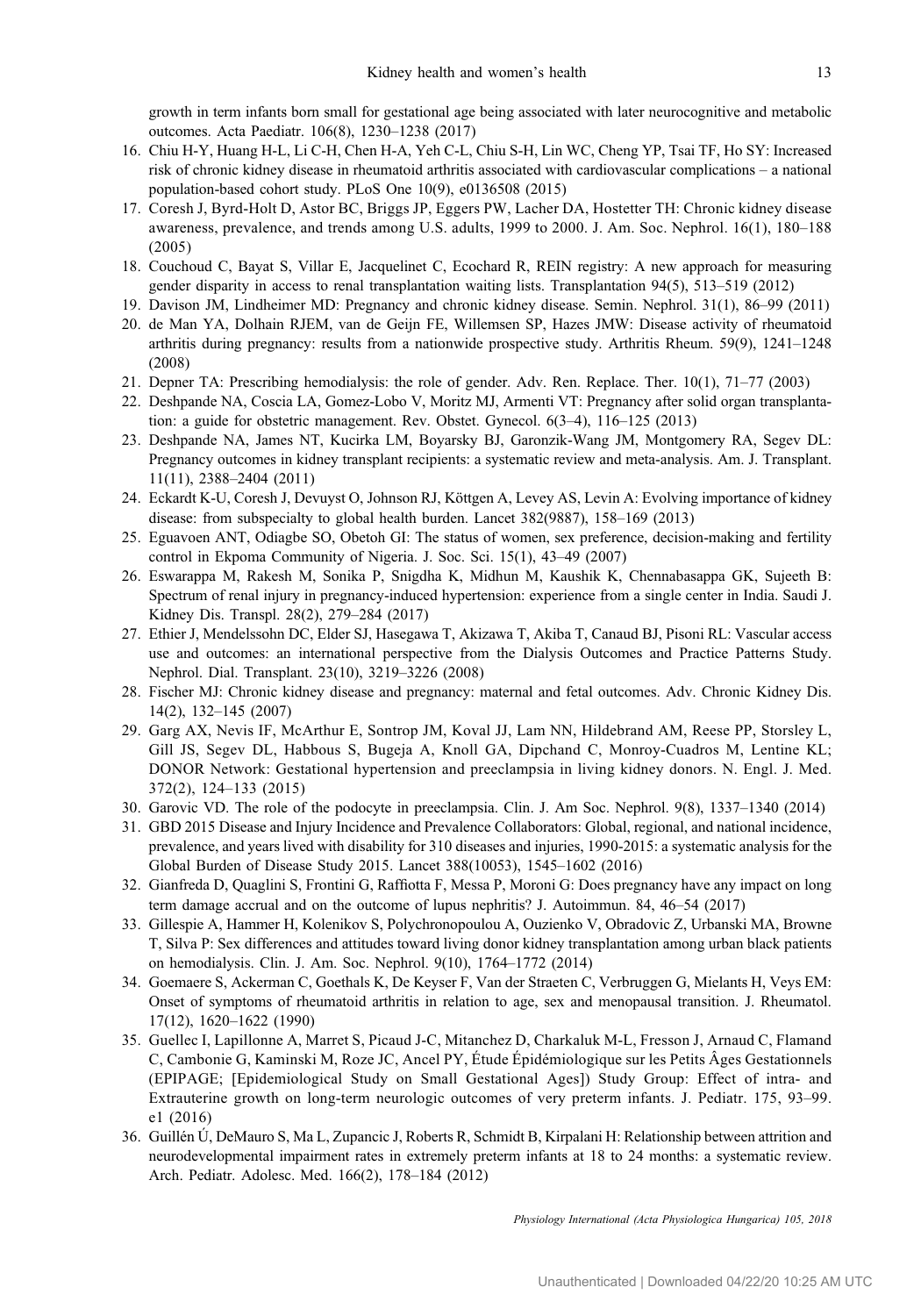- <span id="page-13-0"></span>37. Hall M: Pregnancy in women with CKD: a success story. Am. J. Kidney Dis. 68(4), 633–639 (2016)
- 38. Halle MP, Takongue C, Kengne AP, Kaze FF, Ngu KB: Epidemiological profile of patients with end stage renal disease in a referral hospital in Cameroon. BMC Nephrol. 16, 59 (2015)
- 39. Hladunewich MA, Hou S, Odutayo A, Cornelis T, Pierratos A, Goldstein M, Tennankore K, Keunen J, Hui D, Chan CT: Intensive hemodialysis associates with improved pregnancy outcomes: a Canadian and United States cohort comparison. J. Am. Soc. Nephrol. 25(5), 1103–1109 (2014)
- 40. Hogan J, Couchoud C, Bonthuis M, Groothoff JW, Jager KJ, Schaefer F, Van Stralen KJ, ESPN/ERA-EDTA Registry: Gender disparities in access to pediatric renal transplantation in Europe: data from the ESPN/ ERA-EDTA registry. Am. J. Transplant. 16(7), 2097–2105 (2016)
- 41. Ibarra-Hernández M, Orozco-Guillén OA, de la Alcantar-Vallín ML, Garrido-Roldan R, Jiménez-Alvarado MP, Castro KB, Villa-Villagrana F, Borbolla M, Gallardo-Gaona JM, García-García G, Reyes-Paredes N, Piccoli GB: Acute kidney injury in pregnancy and the role of underlying CKD: a point of view from México. J. Nephrol. 30(6), 773–780 (2017)
- 42. Icardi A, Araghi P, Ciabattoni M, Romano U, Lazzarini P, Bianchi G: Kidney involvement in rheumatoid arthritis. Reumatismo 55(2), 76–85 (2003)
- 43. Imbasciati E, Gregorini G, Cabiddu G, Gammaro L, Ambroso G, Del Giudice A, Ravani P: Pregnancy in CKD stages 3 to 5: fetal and maternal outcomes. Am. J. Kidney Dis. 49(6), 753–762 (2007)
- 44. Iseki K: Gender differences in chronic kidney disease. Kidney Int. 74(4), 415–417 (2008)
- 45. Jesudason S, Grace BS, McDonald SP: Pregnancy outcomes according to dialysis commencing before or after conception in women with ESRD. Clin. J. Am. Soc. Nephrol. 9(1), 143–149 (2014)
- 46. Jim B, Garovic VD: Acute kidney injury in pregnancy. Semin. Nephrol. 37(4), 378–385 (2017)
- 47. Jindal RM, Ryan JJ, Sajjad I, Murthy MH, Baines LS: Kidney transplantation and gender disparity. Am. J. Nephrol. 25(5), 474–483 (2005)
- 48. Josephson MA: Transplantation: pregnancy after kidney donation: more questions than answers. Nat. Rev. Nephrol. 5(9), 495–497 (2009)
- 49. Kaplowitz ET, Ferguson S, Guerra M, Laskin CA, Buyon JP, Petri M, Lockshin MD, Sammaritano LR, Branch DW, Merrill JT, Katz P, Salmon JE: Contribution of socioeconomic status to racial/ethnic disparities in adverse pregnancy outcomes among women with systemic lupus erythematosus. Arthritis Care Res. (Hoboken). 70(2), 230–235 (2018)
- 50. Kausz AT, Obrador GT, Arora P, Ruthazer R, Levey AS, Pereira BJ: Late initiation of dialysis among women and ethnic minorities in the United States. J. Am. Soc. Nephrol. 11(12), 2351–2357 (2000)
- 51. Kim SJ, Schätzle S, Ahmed SS, Haap W, Jang SH, Gregersen PK, Georgiou G, Diamond B: Increased cathepsin S in Prdm1(-/-) dendritic cells alters the TFH cell repertoire and contributes to lupus. Nat. Immunol. 18(9), 1016–1024 (2017)
- 52. Langefeld CD, Ainsworth HC, Cunninghame Graham DS, Kelly JA, Comeau ME, Marion MC, Howard TD, Ramos PS, Croker JA, Morris DL, Sandling JK, Almlöf JC, Acevedo-Vásquez EM, Alarcón GS, Babini AM, Baca V, Bengtsson AA, Berbotto GA, Bijl M, Brown EE, Brunner HI, Cardiel MH, Catoggio L, Cervera R, Cucho-Venegas JM, Dahlqvist SR, D'Alfonso S, Da Silva BM, de la Rúa Figueroa I, Doria A, Edberg JC, Endreffy E, Esquivel-Valerio JA, Fortin PR, Freedman BI, Frostegård J, García MA, de la Torre IG, Gilkeson GS, Gladman DD, Gunnarsson I, Guthridge JM, Huggins JL, James JA, Kallenberg CGM, Kamen DL, Karp DR, Kaufman KM, Kottyan LC, Kovács L, Laustrup H, Lauwerys BR, Li OZ, Maradiaga-Ceceña MA, Martín J, McCune JM, McWilliams DR, Merrill JT, Miranda P, Moctezuma JF, Nath SK, Niewold TB, Orozco L, Ortego-Centeno N, Petri M, Pineau CA, Pons-Estel BA, Pope J, Raj P, Ramsey-Goldman R, Reveille JD, Russell LP, Sabio JM, Aguilar-Salinas CA, Scherbarth HR, Scorza R, Seldin MF, Sjöwall C, Svenungsson E, Thompson SD, Toloza SMA, Truedsson L, Tusié-Luna T, Vasconcelos C, Vilá LM, Wallace DJ, Weisman MH, Wither JE, Bhangale T, Oksenberg JR, Rioux JD, Gregersen PK, Syvänen AC, Rönnblom L, Criswell LA, Jacob CO, Sivils KL, Tsao BP, Schanberg LE, Behrens TW, Silverman ED, Alarcón-Riquelme ME, Kimberly RP, Harley JB, Wakeland EK, Graham RR, Gaffney PM, Vyse TJ: Transancestral mapping and genetic load in systemic lupus erythematosus. Nat. Commun. 8, 16021 (2017)
- 53. Levin A, Djurdjev O, Beaulieu M, Er L: Variability and risk factors for kidney disease progression and death following attainment of stage 4 CKD in a referred cohort. Am. J. Kidney Dis. 52(4), 661–671 (2008)
- 54. Linsell L, Malouf R, Morris J, Kurinczuk JJ, Marlow N: Risk factor models for neurodevelopmental outcomes in children born very preterm or with very low birth weight: a systematic review of methodology and reporting. Am. J. Epidemiol. 185(7), 601–612 (2017)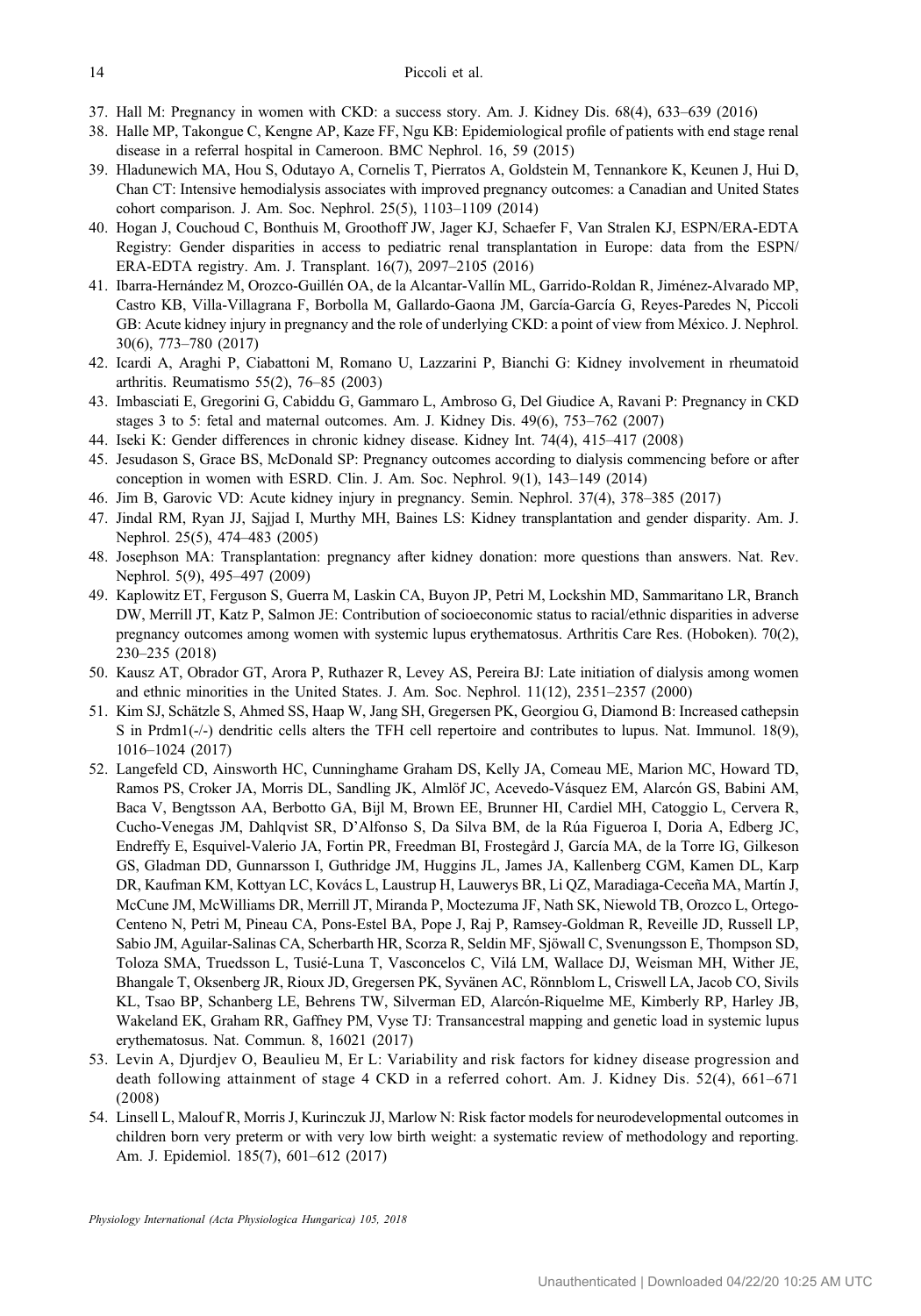- <span id="page-14-0"></span>55. Liu G, Li X, Liu T, Zhao X, Zhang S, Wang J, Ji C, Gan W, Guo H: Gender disparity of living donor renal transplantation in East China. Clin. Transplant. 27(1), 98–103 (2013)
- 56. Liu Y, Bao H, Jiang Z, Huang Y, Wang N: Pregnancy-related acute kidney injury and a review of the literature in China. Int. Med. 54(14), 1695–1703 (2015)
- 57. Liu Y, Ma X, Zheng J, Liu X, Yan T: Pregnancy outcomes in patients with acute kidney injury during pregnancy: a systematic review and meta-analysis. BMC Pregnancy Childbirth 17(1), 235 (2017)
- 58. Liyanage T, Ninomiya T, Jha V, Neal B, Patrice HM, Okpechi I, Zhao MH, Lv J, Garg AX, Knight J, Rodgers A, Gallagher M, Kotwal S, Cass A, Perkovic V: Worldwide access to treatment for end-stage kidney disease: a systematic review. Lancet 385(9981),1975–1982 (2015)
- 59. Low Birth Weight and Nephron Number Working Group: The impact of kidney development on the life course: a consensus document for action. Nephron 136(1), 3–49 (2017)
- 60. Luyckx VA, Bertram JF, Brenner BM, Fall C, Hoy WE, Ozanne SE, Vikse BE: Effect of fetal and child health on kidney development and long-term risk of hypertension and kidney disease. Lancet 382(9888), 273–283 (2013)
- 61. Luyckx VA, Brenner BM: Birth weight, malnutrition and kidney-associated outcomes a global concern. Nat. Rev. Nephrol. 11(3), 135–149 (2015)
- 62. Marder W, Vinet É, Somers EC: Rheumatic autoimmune diseases in women and midlife health. Womens Midlife Health [Internet] 1, 11 (2015) [cited 2017 Oct 19]. Available at: [https://www.ncbi.nlm.nih.gov/pmc/](https://www.ncbi.nlm.nih.gov/pmc/articles/PMC5444314/) [articles/PMC5444314/](https://www.ncbi.nlm.nih.gov/pmc/articles/PMC5444314/)
- 63. Maselli A, Conti F, Alessandri C, Colasanti T, Barbati C, Vomero M, Ciarlo L, Patrizio M, Spinelli FR, Ortona E, Valesini G, Pierdominici M: Low expression of estrogen receptor β in T lymphocytes and high serum levels of anti-estrogen receptor  $\alpha$  antibodies impact disease activity in female patients with systemic lupus erythematosus. Biol. Sex Differ. [Internet] 7, 3 (2016) [cited 2017 Oct 19]. Available at: [https://www.ncbi.nlm.nih.gov/pmc/](https://www.ncbi.nlm.nih.gov/pmc/articles/PMC4709986/) [articles/PMC4709986/](https://www.ncbi.nlm.nih.gov/pmc/articles/PMC4709986/)
- 64. Mol BWJ, Roberts CT, Thangaratinam S, Magee LA, de Groot CJM, Hofmeyr GJ: Pre-eclampsia. Lancet 387(10022), 999–1011 (2016)
- 65. Moore T, Hennessy EM, Myles J, Johnson SJ, Draper ES, Costeloe KL, Marlow N: Neurological and developmental outcome in extremely preterm children born in England in 1995 and 2006: the EPICure studies. BMJ 345, e7961 (2012)
- 66. Myasoedova E, Crowson CS, Kremers HM, Therneau TM, Gabriel SE: Is the incidence of rheumatoid arthritis rising?: results from Olmsted County, Minnesota, 1955–2007. Arthritis Rheum. 62(6), 1576–1582 (2010)
- 67. Naghibi O, Naghibi M, Nazemian F: Gender disparity in kidney transplantation. Saudi J. Kidney Dis. Transpl. 19(4), 545–550 (2008)
- 68. Nevis IF, Reitsma A, Dominic A, McDonald S, Thabane L, Akl EA, Hladunewich M, Akbari A, Joseph G, Sia W, Iansavichus AV, Garg AX: Pregnancy outcomes in women with chronic kidney disease: a systematic review. Clin. J. Am. Soc. Nephrol. 6(11), 2587–2598 (2011)
- 69. Niewold TB, Hua J, Lehman TJA, Harley JB, Crow MK: High serum IFN-alpha activity is a heritable risk factor for systemic lupus erythematosus. Genes Immun. 8(6), 492–502 (2007)
- 70. Nitsch D, Grams M, Sang Y, Black C, Cirillo M, Djurdjev O, Iseki K, Jassal SK, Kimm H, Kronenberg F, Oien CM, Levey AS, Levin A, Woodward M, Hemmelgarn BR, Chronic Kidney Disease Prognosis Consortium: Associations of estimated glomerular filtration rate and albuminuria with mortality and renal failure by sex: a meta-analysis. BMJ 346, f324 (2013)
- 71. Norrman E, Bergh C, Wennerholm U-B: Pregnancy outcome and long-term follow-up after in vitro fertilization in women with renal transplantation. Hum. Reprod. 30(1), 205–213 (2015)
- 72. O'Gorman N, Wright D, Poon LC, Rolnik DL, Syngelaki A, de Alvarado M, Carbone IF, Dutemeyer V, Fiolna M, Frick A, Karagiotis N, Mastrodima S, de Paco Matallana C, Papaioannou G, Pazos A, Plasencia W, Nicolaides KH: Multicenter screening for pre-eclampsia by maternal factors and biomarkers at 11-13 weeks' gestation: comparison with NICE guidelines and ACOG recommendations. Ultrasound Obstet. Gynecol. 49(6), 756–760 (2017)
- 73. Ojo A: Addressing the global burden of chronic kidney disease through clinical and translational research. Trans. Am. Clin. Climatol. Assoc. 125, 229–243, discussion 243–246 (2014)
- 74. Oladapo OT, Adetoro OO, Ekele BA, Chama C, Etuk SJ, Aboyeji AP, Onah HE, Abasiattai AM, Adamu AN, Adegbola O, Adeniran AS, Aimakhu CO, Akinsanya O, Aliyu LD, Ande AB, Ashimi A, Bwala M, Fabamwo A, Geidam AD, Ikechebelu JI, Imaralu JO, Kuti O, Nwachukwu D, Omo-Aghoja L, Tunau K, Tukur J, Umeora O, Umezulike AC, Dada OA, Tunçalp Ö, Vogel JP, Gülmezoglu AM, Nigeria Near-miss and Maternal Death Surveillance Network: When getting there is not enough: a nationwide cross-sectional study of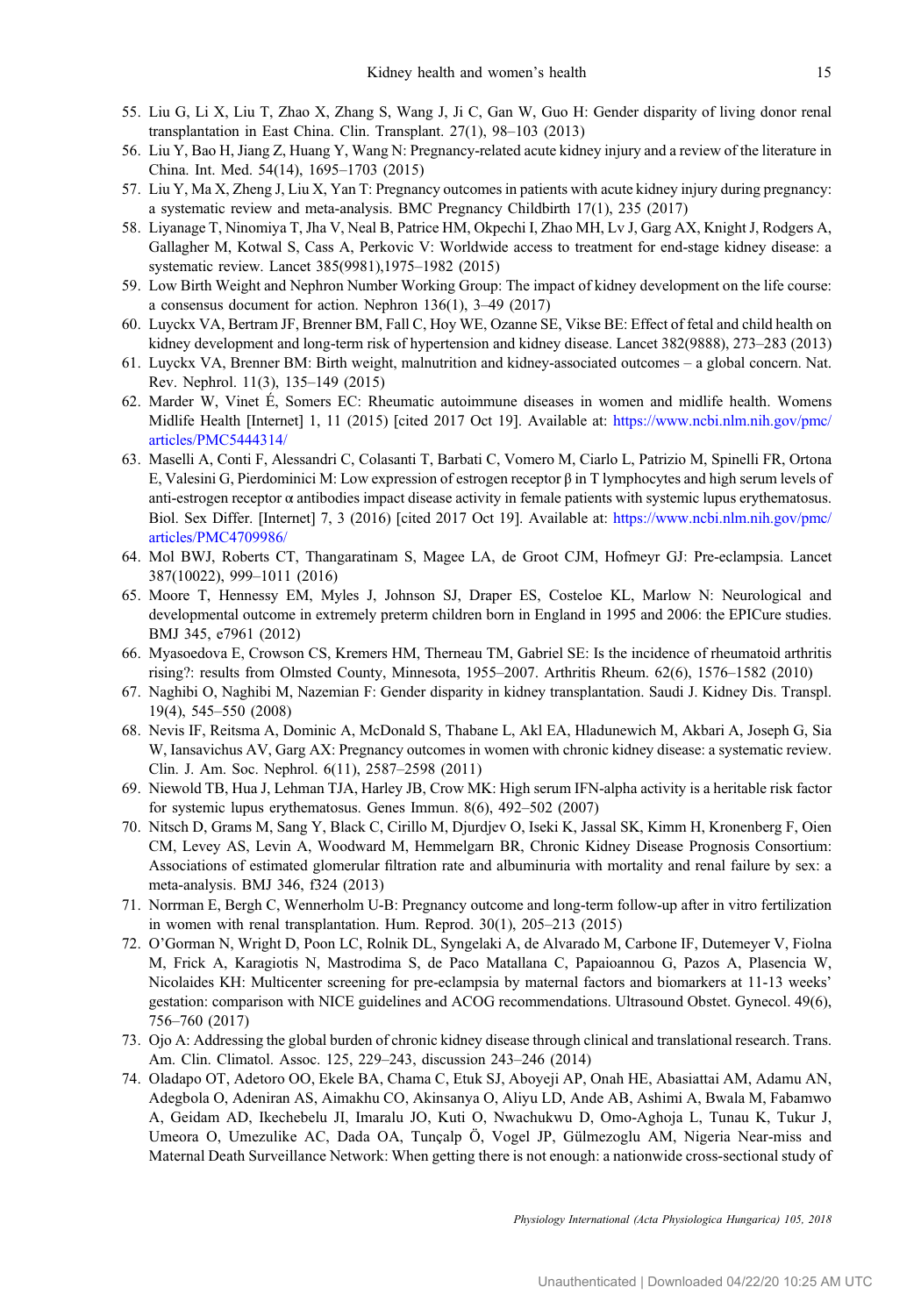<span id="page-15-0"></span>998 maternal deaths and 1451 near-misses in public tertiary hospitals in a low-income country. BJOG 123(6), 928–938 (2016)

- 75. Ong KK, Kennedy K, Castaneda-Gutiérrez E, Forsyth S, Godfrey KM, Koletzko B, Latulippe ME, Ozanne SE, ˜ Rueda R, Schoemaker MH, van der Beek EM, van Buuren S, Fewtrell M: Postnatal growth in preterm infants and later health outcomes: a systematic review. Acta Paediatr. 104(10), 974–986 (2015)
- 76. Ortona E, Pierdominici M, Maselli A, Veroni C, Aloisi F, Shoenfeld Y: Sex-based differences in autoimmune diseases. Ann. Ist. Super. Sanita. 52(2), 205–212 (2016)
- 77. Penn H, Denton CP: Diagnosis, management and prevention of scleroderma renal disease. Curr. Opin. Rheumatol. 20(6), 692–696 (2008)
- 78. Petri M: Epidemiology of systemic lupus erythematosus. Best Pract. Res. Clin. Rheumatol. 16(5), 847–858 (2002)
- 79. Piccoli GB, Attini R, Cabiddu G, Kooij I, Fassio F, Gerbino M, Maxia S, Biolcati M, Versino E, Todros T: Maternal-foetal outcomes in pregnant women with glomerulonephritides. Are all glomerulonephritides alike in pregnancy? J. Autoimmun. 79, 91–98 (2017)
- 80. Piccoli GB, Cabiddu G, Attini R, Gerbino M, Todeschini P, Perrino ML, Manzione AM, Piredda GB, Gnappi E, Caputo F, Montagnino G, Bellizzi V, Di Loreto P, Martino F, Montanaro D, Rossini M, Castellino S, Biolcati M, Fassio F, Loi V, Parisi S, Versino E, Pani A, Todros T, Italian Study group on Kidney and Pregnancy of the Italian Society of Nephrology. Working Group on Pregnancy in Renal Transplantation: Outcomes of pregnancies after kidney transplantation: lessons learned from CKD. A comparison of transplanted, nontransplanted chronic kidney disease patients and low-risk pregnancies: a multicenter nationwide analysis. Transplantation 101(10), 2536–2544 (2017)
- 81. Piccoli GB, Cabiddu G, Attini R, Vigotti FN, Maxia S, Lepori N, Tuveri M, Massidda M, Marchi C, Mura S, Coscia A, Biolcati M, Gaglioti P, Nichelatti M, Pibiri L, Chessa G, Pani A, Todros T: Risk of adverse pregnancy outcomes in women with CKD. J. Am. Soc. Nephrol. 26(8), 2011–2022 (2015)
- 82. Piccoli GB, Cabiddu G, Castellino S, Gernone G, Santoro D, Moroni G, Spotti D, Giacchino F, Attini R, Limardo M, Maxia S, Fois A, Gammaro L, Todros T, Kidney and Pregnancy Study Group of Italian Society of Nephrology: A best practice position statement on the role of the nephrologist in the prevention and follow-up of preeclampsia: the Italian study group on kidney and pregnancy. J. Nephrol. 30(3), 307–317 (2017)
- 83. Piccoli GB, Cabiddu G, Daidone G, Guzzo G, Maxia S, Ciniglio I, Postorino V, Loi V, Ghiotto S, Nichelatti M, Attini R, Coscia A, Postorino M, Pani A, Italian Study Group "Kidney and Pregnancy": The children of dialysis: live-born babies from on-dialysis mothers in Italy – an epidemiological perspective comparing dialysis, kidney transplantation and the overall population. Nephrol. Dial. Transplant. 29(8), 1578–1586 (2014)
- 84. Piccoli GB, Fassio F, Attini R, Parisi S, Biolcati M, Ferraresi M, Pagano A, Daidola G, Deagostini MC, Gaglioti P, Todros T: Pregnancy in CKD: whom should we follow and why? Nephrol. Dial. Transplant. 27(Suppl. 3), iii111–iii118 (2012)
- 85. Piccoli GB, Minelli F, Versino E, Cabiddu G, Attini R, Vigotti FN, Rolfo A, Giuffrida D, Colombi N, Pani A, Todros T: Pregnancy in dialysis patients in the new millennium: a systematic review and meta-regression analysis correlating dialysis schedules and pregnancy outcomes. Nephrol. Dial. Transplant. 31(11), 1915–1934 (2016)
- 86. Pierdominici M, Ortona E: Estrogen impact on autoimmunity onset and progression: the paradigm of systemic lupus erythematosus. Int. Trends Immun. 1(2), 24–34 (2013)
- 87. Pietrzak B, Mazanowska N, Kociszewska-Najman B, Szymusik I, Grzechocińska B, Pazik J, Jabiry-Zieniewicz Z, Popow A, Wielgos M: Successful pregnancy outcome after in vitro fertilization in a kidney graft recipient: a case report and literature review. Ann. Transplant. 20, 338–341 (2015)
- 88. Prakash J, Pant P, Prakash S, Sivasankar M, Vohra R, Doley PK, Pandey LK, Singh U: Changing picture of acute kidney injury in pregnancy: study of 259 cases over a period of 33 years. Indian J. Nephrol. 26(4), 262–267 (2016)
- 89. Prakash J: The kidney in pregnancy: a journey of three decades. Indian J. Nephrol. 22(3), 159–167 (2012)
- 90. Ranke MB, Schweizer R, Rodemann SM, Bevot A, Martin DD, Goelz R, Wollmann HA, Krägeloh-Mann I, Binder G: Schoolchildren born VLBW or VLGA show height-related changes in body composition and muscle function but no evidence of metabolic syndrome risk factors. Results from the NEOLONG study. J. Pediatr. Endocrinol. Metab. 29(2), 163–172 (2016)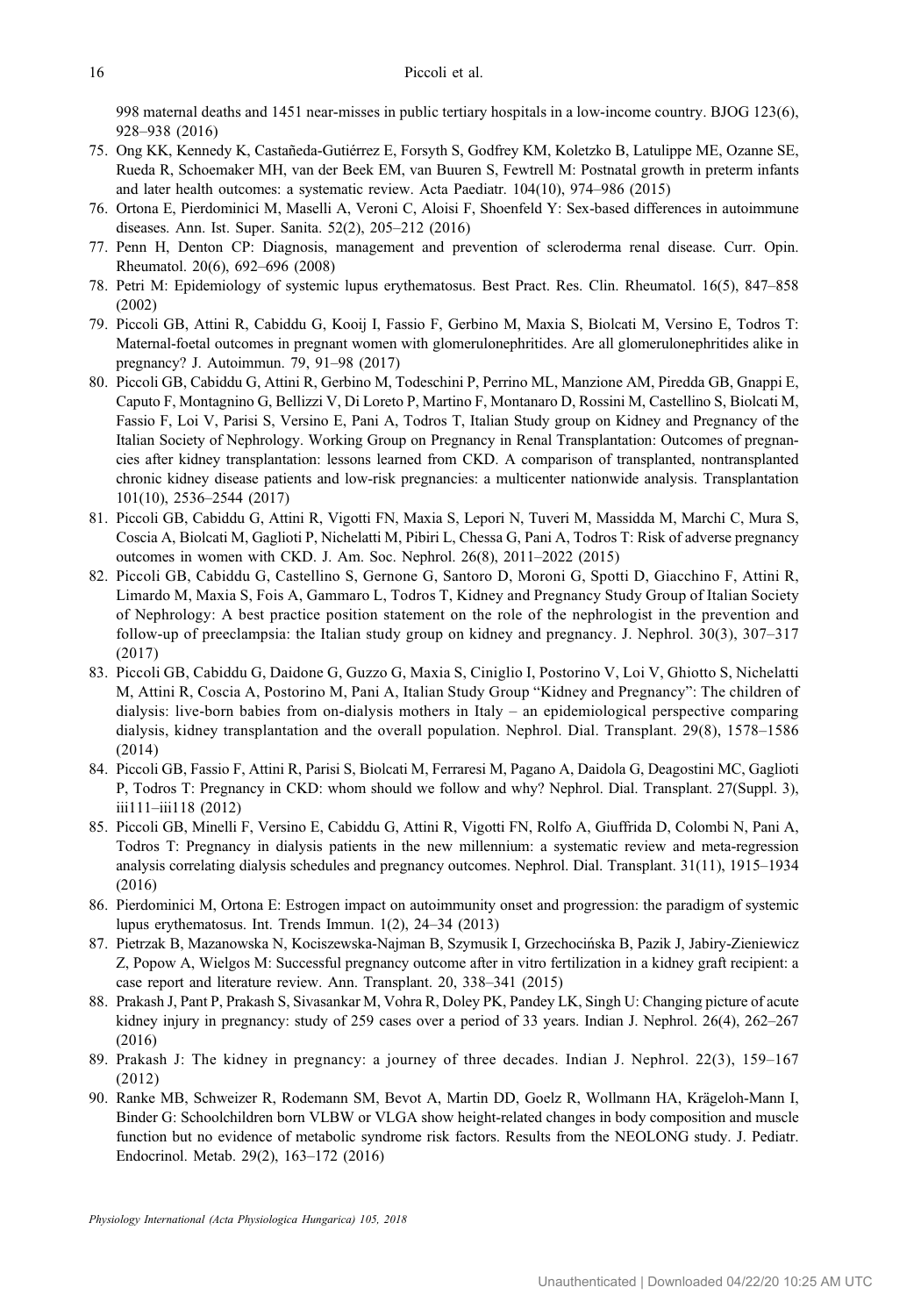- <span id="page-16-0"></span>91. Salter ML, McAdams-Demarco MA, Law A, Kamil RJ, Meoni LA, Jaar BG, Sozio SM, Kao WH, Parekh RS, Segev DL: Age and sex disparities in discussions about kidney transplantation in adults undergoing dialysis. J. Am. Geriatr. Soc. 62(5), 843–849 (2014)
- 92. Sammaritano LR: Menopause in patients with autoimmune diseases. Autoimmun. Rev. 11(6–7), A430–A436 (2012)
- 93. Saran R, Robinson B, Abbott KC, Agodoa LYC, Albertus P, Ayanian J, Balkrishnan R, Bragg-Gresham J, Cao J, Chen JL, Cope E, Dharmarajan S, Dietrich X, Eckard A, Eggers PW, Gaber C, Gillen D, Gipson D, Gu H, Hailpern SM, Hall YN, Han Y, He K, Hebert H, Helmuth M, Herman W, Heung M, Hutton D, Jacobsen SJ, Ji N, Jin Y, Kalantar-Zadeh K, Kapke A, Katz R, Kovesdy CP, Kurtz V, Lavalee D, Li Y, Lu Y, McCullough K, Molnar MZ, Montez-Rath M, Morgenstern H, Mu Q, Mukhopadhyay P, Nallamothu B, Nguyen DV, Norris KC, O'Hare AM, Obi Y, Pearson J, Pisoni R, Plattner B, Port FK, Potukuchi P, Rao P, Ratkowiak K, Ravel V, Ray D, Rhee CM, Schaubel DE, Selewski DT, Shaw S, Shi J, Shieu M, Sim JJ, Song P, Soohoo M, Steffick D, Streja E, Tamura MK, Tentori F, Tilea A, Tong L, Turf M, Wang D, Wang M, Woodside K, Wyncott A, Xin X, Zang W, Zepel L, Zhang S, Zho H, Hirth RA, Shahinian V: US renal data system 2016 annual data report: epidemiology of kidney disease in the United States. Am. J. Kidney Dis. 69(3 Suppl. 1), A7–A8 (2017)
- 94. Scofield RH, Bruner GR, Namjou B, Kimberly RP, Ramsey-Goldman R, Petri M, Reveille JD, Alarcón GS, Vilá LM, Reid J, Harris B, Li S, Kelly JA, Harley JB: Klinefelter's syndrome (47, XXY) in male systemic lupus erythematosus patients: support for the notion of a gene-dose effect from the X chromosome. Arthritis Rheum. 58(8), 2511–2517 (2008)
- 95. Seeger H, Salfeld P, Eisel R, Wagner CA, Mohebbi N: Complicated pregnancies in inherited distal renal tubular acidosis: importance of acid-base balance. J. Nephrol. 30(3), 455–460 (2017)
- 96. Sehgal AR: Outcomes of renal replacement therapy among blacks and women. Am. J. Kidney Dis. 35(4), S148– S152 (2000)
- 97. Shiiki H, Dohi K, Hanatani M, Fujii Y, Sanai H, Ichijo M, Shimamoto I, Ishikawa H, Watanabe T: Focal and segmental glomerulosclerosis in preeclamptic patients with nephrotic syndrome. Am. J. Nephrol. 10(3), 205–212 (1990)
- 98. Tedeschi SK, Bermas B, Costenbader KH: Sexual disparities in the incidence and course of SLE and RA. Clin. Immunol. 149(2), 211–218 (2013)
- 99. Theilen LH, Fraser A, Hollingshaus MS, Schliep KC, Varner MW, Smith KR, Esplin MS: All-cause and causespecific mortality after hypertensive disease of pregnancy. Obstet. Gynecol. 128(2), 238–244 (2016)
- 100. Tower C, Mathen S, Crocker I, Bruce IN: Regulatory T cells in systemic lupus erythematosus and pregnancy. Am. J. Reprod. Immunol. 69(6), 588–595 (2013)
- 101. Tranquilli AL, Dekker G, Magee L, Roberts J, Sibai BM, Steyn W, Zeeman GG, Brown MA: The classification, diagnosis and management of the hypertensive disorders of pregnancy: a revised statement from the ISSHP. Pregnancy Hypertens. 4(2), 97–104 (2014)
- 102. Vikse BE, Irgens LM, Leivestad T, Skjaerven R, Iversen BM: Preeclampsia and the risk of end-stage renal disease. N. Engl. J. Med. 359(8), 800–809 (2008)
- 103. Vinet É, Bernatsky S, Hudson M, Pineau CA, Baron M, Canadian Scleroderma Research Group: Effect of menopause on the modified Rodnan skin score in systemic sclerosis. Arthritis Res. Ther. 16, R130 (2014)
- 104. von Dadelszen P, Payne B, Li J, Ansermino JM, Broughton Pipkin F, Côté A-M, Douglas MJ, Gruslin A, Hutcheon JA, Joseph KS, Kyle PM, Lee T, Loughna P, Menzies JM, Merialdi M, Millman AL, Moore MP, Moutquin JM, Ouellet AB, Smith GN, Walker JJ, Walley KR, Walters BN, Widmer M, Lee SK, Russell JA, Magee LA, PIERS Study Group: Prediction of adverse maternal outcomes in pre-eclampsia: development and validation of the fullPIERS model. Lancet 377(9761), 219–227 (2011)
- 105. Webster P, Lightstone L, McKay DB, Josephson MA: Pregnancy in chronic kidney disease and kidney transplantation. Kidney Int. 91(5), 1047–1056 (2017)
- 106. Weckerle CE, Niewold TB: The unexplained female predominance of systemic lupus erythematosus: clues from genetic and cytokine studies. Clin. Rev. Allergy Immunol. 40(1), 42–49 (2011)
- 107. Weiner DE, Tighiouart H, Elsayed EF, Griffith JL, Salem DN, Levey AS, Sarnak MJ: The Framingham predictive instrument in chronic kidney disease. J. Am. Coll. Cardiol. 50(3), 217–224 (2007)
- 108. WHO: Addressing gender within primary health care reforms. In: WHO ed. Gender, women and primary health care renewal: a discussion paper [Internet]. [cited 2017 Oct 19]. Available at: [http://apps.who.int/iris/bitstream/](http://apps.who.int/iris/bitstream/10665/44430/1/9789241564038_eng.pdf) [10665/44430/1/9789241564038\\_eng.pdf](http://apps.who.int/iris/bitstream/10665/44430/1/9789241564038_eng.pdf)
- 109. Wide-Swensson D, Strevens H, Willner J: Antepartum percutaneous renal biopsy. Int. J. Gynaecol. Obstet. 98(2), 88–92 (2007)